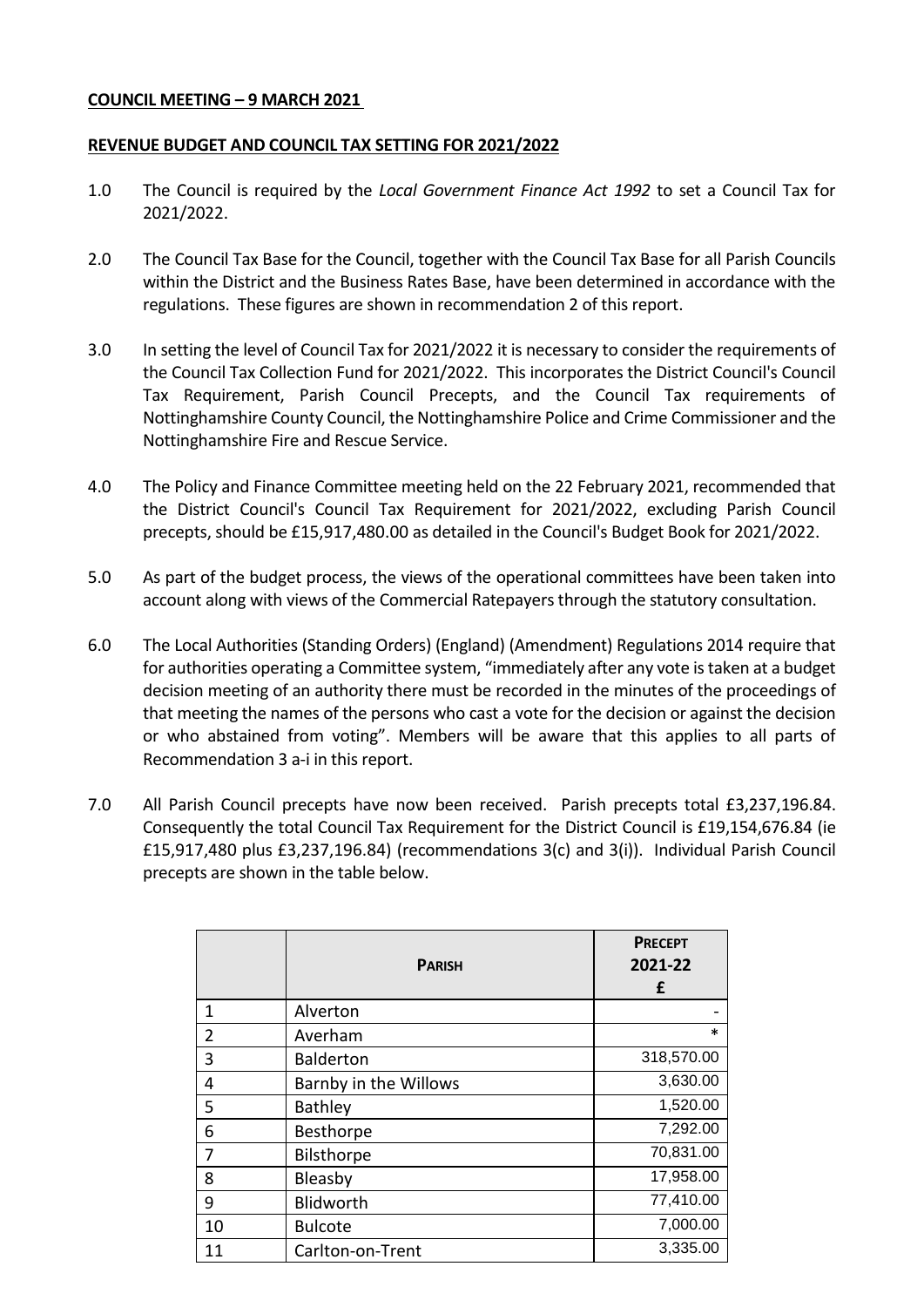|    | <b>PARISH</b>             | <b>PRECEPT</b><br>2021-22 |
|----|---------------------------|---------------------------|
|    |                           | £                         |
| 12 | Caunton                   | 6,120.00                  |
| 13 | Caythorpe                 | 4,000.00                  |
| 14 | Clipstone                 | 156,320.00                |
| 15 | Coddington                | 15,728.00                 |
| 16 | Collingham                | 44,020.00                 |
| 17 | Cotham                    |                           |
| 18 | Cromwell                  | 1,050.00                  |
| 19 | Eakring                   | 4,417.00                  |
| 20 | East Stoke                | ****                      |
| 21 | Edingley                  | 10,800.00                 |
| 22 | Edwinstowe                | 142,000.00                |
| 23 | Egmanton                  | 2,500.00                  |
| 24 | Elston                    | 27,000.00                 |
| 25 | Epperstone                | 15,516.00                 |
| 26 | Farndon                   | 56,018.00                 |
| 27 | Farnsfield                | 84,800.00                 |
| 28 | Fiskerton-cum-Morton      | 8,150.00                  |
| 29 | <b>Girton and Meering</b> | 1,202.00                  |
| 30 | Gonalston                 |                           |
| 31 | Grassthorpe               |                           |
| 32 | Gunthorpe                 | 20,182.00                 |
| 33 | Halam                     | 4,000.00                  |
| 34 | Halloughton               | 100.00                    |
| 35 | Harby                     | 5,399.00                  |
| 36 | Hawton                    | 1,250.00                  |
| 37 | Hockerton                 | 3,500.00                  |
| 38 | Holme                     |                           |
| 39 | Hoveringham               | 13,102.00                 |
| 40 | Kelham                    | *                         |
| 41 | Kersall                   | $***$                     |
| 42 | Kilvington                |                           |
| 43 | Kirklington               | 6,400.00                  |
| 44 | Kirton                    | 6,000.00                  |
| 45 | Kneesall                  | $***$                     |
| 46 | Langford                  | ***                       |
| 47 | Laxton & Moorhouse        | 4,600.00                  |
| 48 | Lowdham                   | 78,360.00                 |
| 49 | Lyndhurst                 |                           |
| 50 | Maplebeck                 |                           |
| 51 | Meering                   |                           |
| 52 | <b>Newark</b>             | 993,000.00                |
| 53 | North Clifton             | 1,787.00                  |
| 54 | North Muskham             | 17,529.00                 |
| 55 | Norwell                   | 8,400.00                  |
| 56 | Ollerton and Boughton     | 435,735.00                |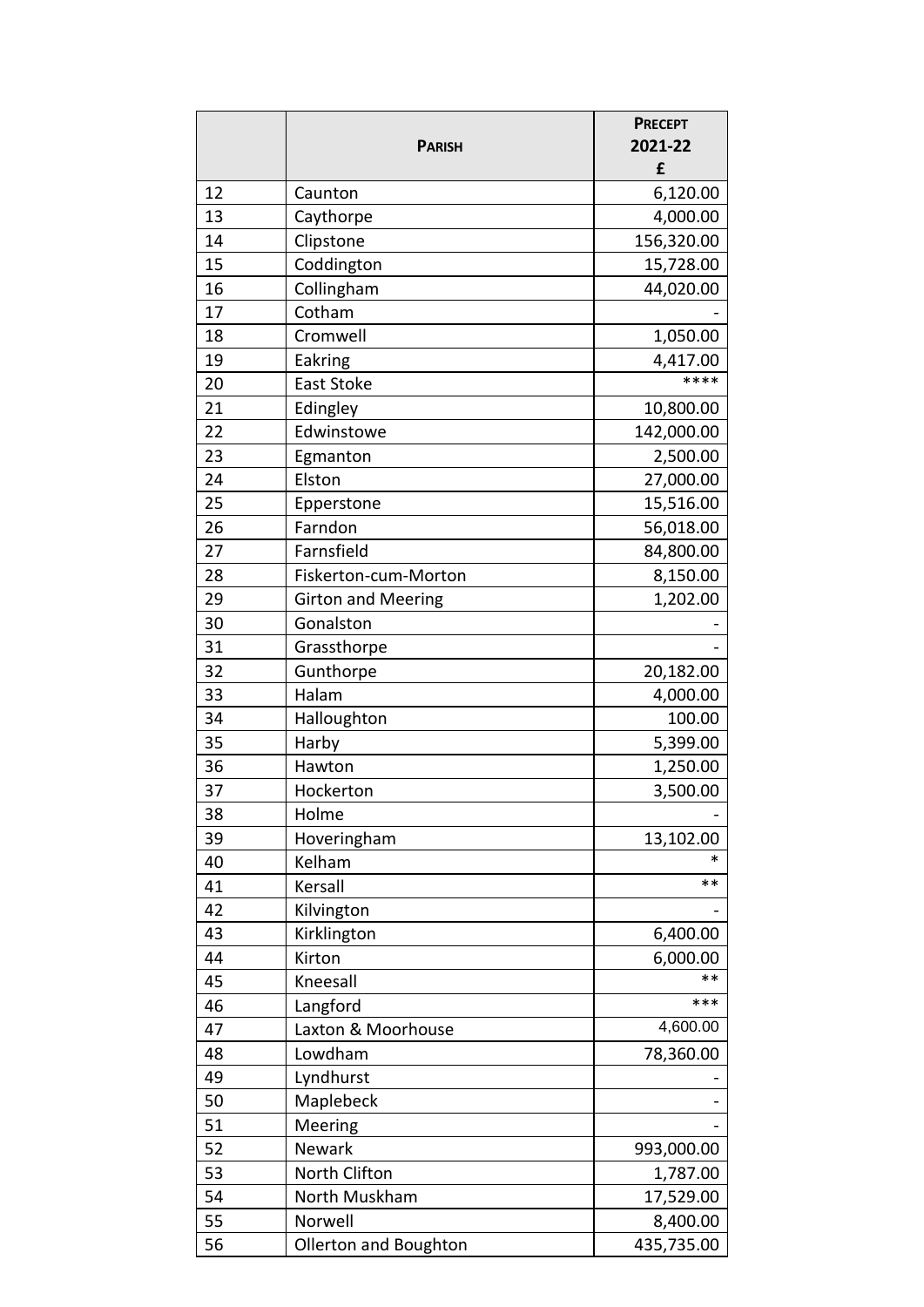|    |                        | <b>PRECEPT</b> |
|----|------------------------|----------------|
|    | <b>PARISH</b>          | 2021-22        |
|    |                        | £              |
| 57 | Ompton                 | $**$           |
| 58 | Ossington              |                |
| 59 | Oxton                  | 14,950.00      |
| 60 | Perlethorpe-cum-Budby  | 1,800.00       |
| 61 | Rainworth              | 64,375.00      |
| 62 | Rolleston              | 6,750.00       |
| 63 | Rufford                | 4,000.00       |
| 64 | South Clifton          | 2,500.00       |
| 65 | South Muskham          | 13,064.00      |
| 66 | South Scarle           | 4,900.00       |
| 67 | Southwell              | 242,567.00     |
| 68 | Spalford               |                |
| 69 | Staunton               |                |
| 70 | Staythorpe             | *              |
| 71 | Sutton-on-Trent        | 25,421.00      |
| 72 | Syerston               | 550.00         |
| 73 | Thorney                | 2,400.00       |
| 74 | Thorpe                 | ****           |
| 75 | Thurgarton             | 10,495.00      |
| 76 | Upton                  | 7,805.00       |
| 77 | Walesby                | 40,300.00      |
| 78 | Wellow                 | 5,964.00       |
| 79 | Weston                 | 4,331.00       |
| 80 | Wigsley                |                |
| 81 | Winkburn               |                |
| 82 | Winthorpe              | ***            |
| 83 | Fernwood               | 71,619.00      |
| 84 | <b>Kings Clipstone</b> | 9,500.00       |

## **PARISHES GROUPED FOR PRECEPT PURPOSES**

| *    | Averham, Kelham, Staythorpe | 3,570.00     |
|------|-----------------------------|--------------|
| **   | Kneesall, Kersall, Ompton   | 2,235.84     |
| ***  | Winthorpe, Langford         | 8,569.00     |
| **** | East Stoke, Thorpe          | 3,000.00     |
|      | Total                       | 3,237,196.84 |

8.0 The Government Grant and net retained Business Rates form part of the District Council's General Fund, and are not part of the Collection Fund. These amounts total £9,870,600.00 for 2021/22 and are shown as recommendation 3(d).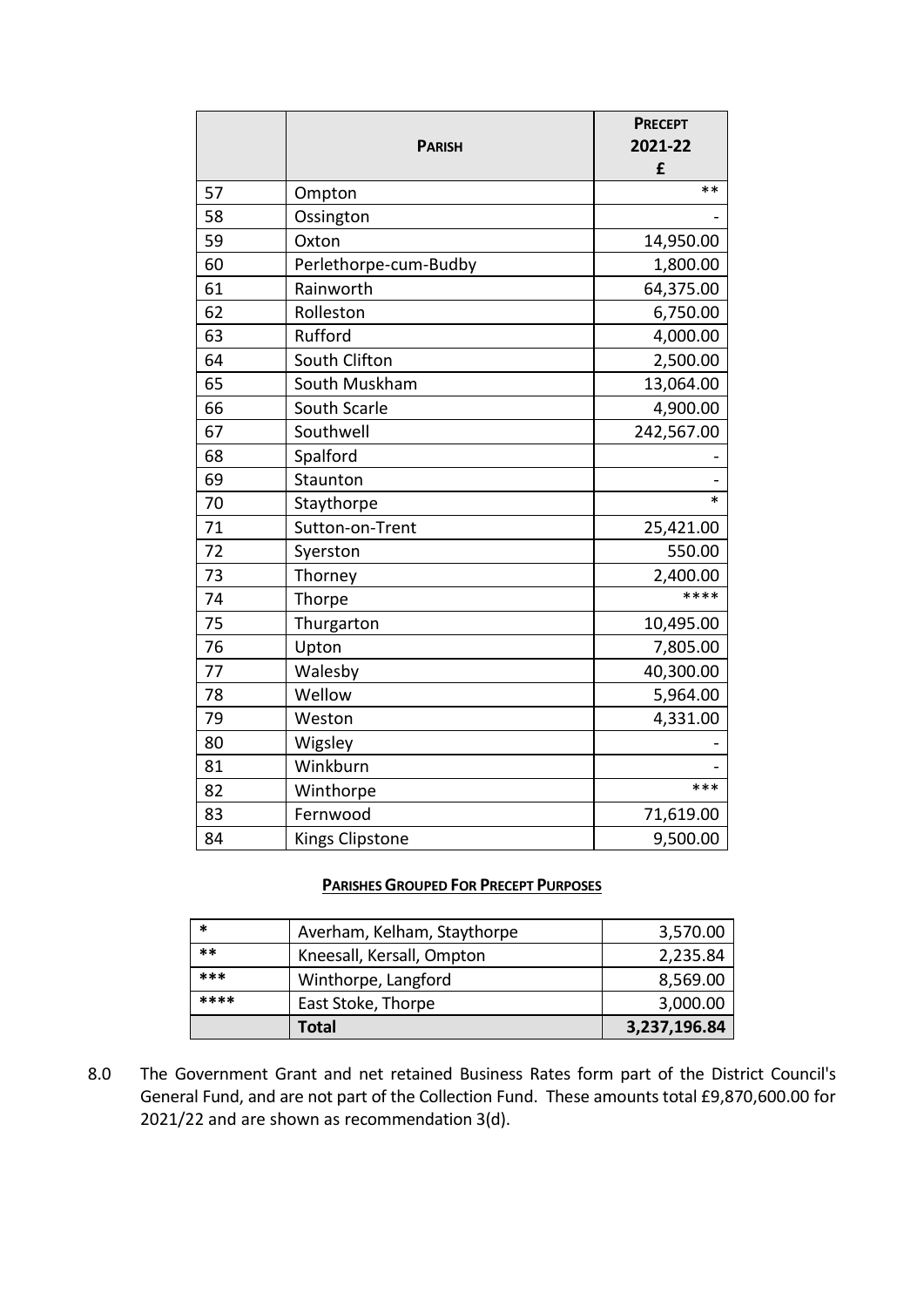- 9.0 In setting the level of Council Tax for 2021/2022, it is necessary to assess if any adjustment is necessary due to the level of Council Tax collection prior to 2021/2022. This involves calculations according to the provisions of the Local Authorities (Funds)(England) Regulations 1992, as subsequently amended. The position of the Council Tax Collection Fund was examined on the 15<sup>th</sup> January, 2021, as required by the Regulations, and it is considered that there is a surplus on the Council Tax Collection Fund and therefore an adjustment is necessary to the level of Council Tax for 2021/2022 in respect of the Council Tax Collection Fund.
- 9.1 Any surplus on the Collection Fund has, by law, to be apportioned between the District Council, the County Council, the Police Authority and the Fire Authority in proportion to their respective calls on the Collection Fund for the previous year. The surplus apportioned to each organisation must be returned directly to the taxpayer in the form of a reduction in Council Tax. It cannot be spent by the Council.
- 9.2 The proportion of the surplus due to Newark & Sherwood District Council is £411,640, this reduction is shown at recommendation 3 (e).
- 10.00 The amount shown in recommendation 3(f) of £1,646,500.00 is the amount that the Council has determined to contribute to usable reserves.
- 11.00 The amount shown in recommendation 3(g) of £7,281,740 is the Council Tax requirement for Newark and Sherwood District Council (excluding parish precepts) net of revenue support grant and business rates income as shown in recommendation 3(d).
- 12.0 The basic level of tax (ie the level of tax for Band D properties) for District Council Services in areas where no parish charge is levied is £182.03 as shown in recommendation 3(h).
- 13.0 There are no District Council Special Expenses for 2021/2022. The amount shown in recommendation 3(i) of £3,237,196.84 for special items relates to Parish Precepts only.
- 14.0 Recommendation 3(j) shows the basic level of tax ie the level of tax for Band D properties for District Council Services and all parish precepts.
- 15.0 Recommendation 3(k) shows the basic level of tax for Band D properties in each parish, including parish charges where appropriate.
- 16.0 The basic level of tax for Band D properties is then multiplied by the appropriate statutory factor for each valuation band in order to arrive at the level of tax for District and Parish services for each valuation band. The resulting figures are shown at recommendation 3(l).
- 17.0 These figures then have to be added to the level of tax set by Nottinghamshire County Council,the Nottinghamshire Police & Crime Commissioner and the Nottingham and Nottinghamshire Fire and Rescue Service, for the provision of its services.
- 18.0 Nottinghamshire County Council has proposed a precept on Newark and Sherwood District Council's collection fund for 2021/2022 of £63,237,241.00, equivalent to a Band D Council Tax of £1,580.85. Council Tax figures for each Band are set out in recommendation 4.
- 19.0 The Nottinghamshire Police & Crime Commissioner has set a precept on Newark and Sherwood District Council's Collection fund for 2021/2022 of £9,770,900.73, equivalent to a Band D Council Tax of £244.26. Council Tax figures for each Band are set out in recommendation 5.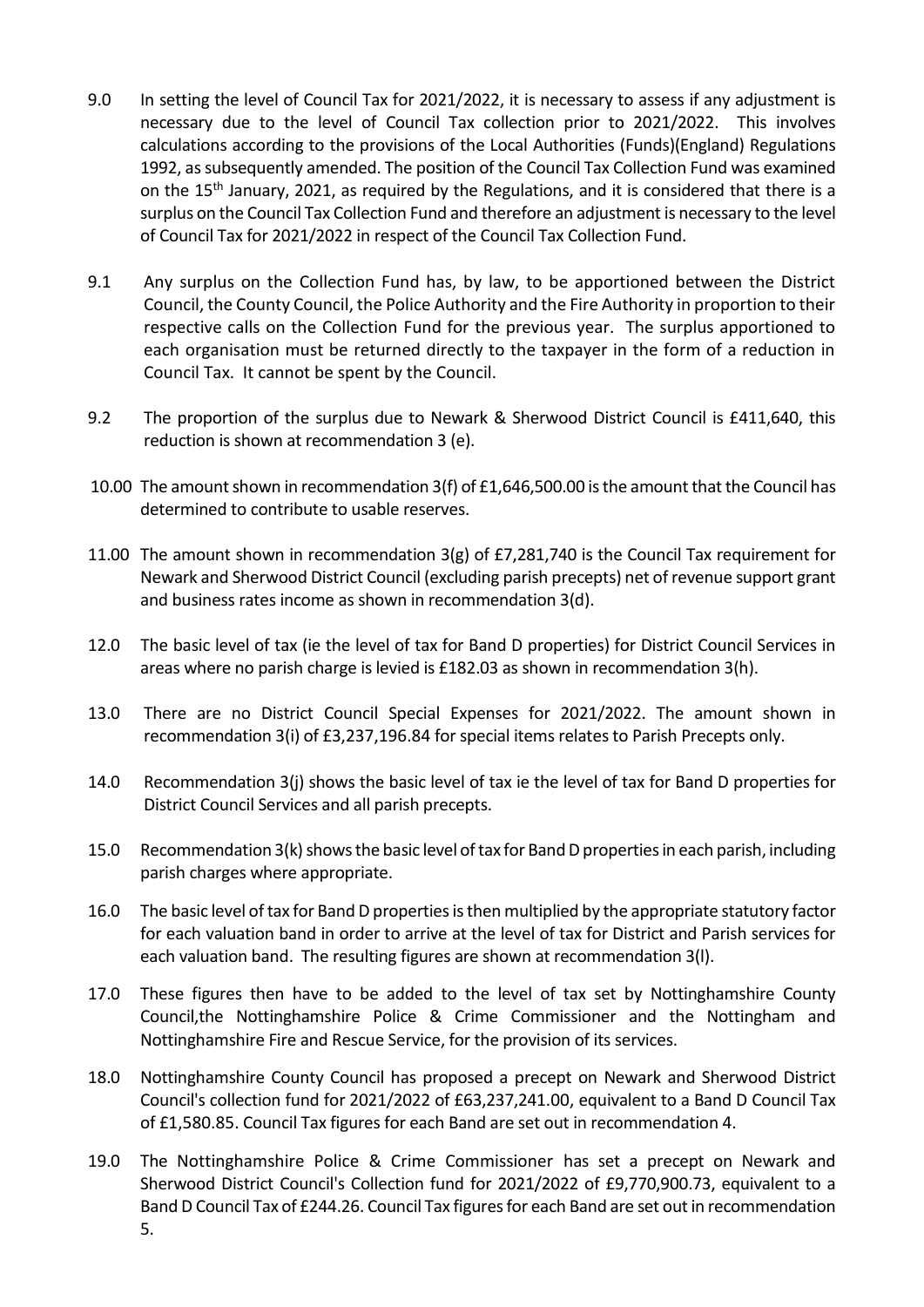- 20.0 The Nottingham and Nottinghamshire Fire and Rescue Service (the "Combined Fire Authority") has set a precept on Newark and Sherwood District Council's Collection fund for 2021/2022 of £3,318,170.03 equivalent to a Band D Council Tax of £82.95. Council Tax figures for each Band are set out in recommendation 6.
- 21.0 The total recommended levels of Council Tax for 2021/2022 for each Council Tax valuation band in each parish is shown in recommendation 7.
- 22.0 The level of Council Tax for Newark and Sherwood District Council services only is:

## **Valuation Band**

| 121.35 | 141.58 | 161.80 | 182.03 | 222.48 | 262.93 | 303.38 | 364.06 |
|--------|--------|--------|--------|--------|--------|--------|--------|

- 23.0 From 2012/13, the Government replaced the former Council Tax Capping provisions with regulations requiring a Council Tax referendum to be held where a Council proposes a Council Tax increase in excess of a level set by the Secretary of State. For 2021/22, the level of Council Tax increase that would trigger a referendum has been set at 2.0% and more than £5.00. Having carried out the necessary calculation, the Council's budget and Council Tax do not exceed the threshold and so do not trigger a referendum. This is reflected in recommendation 8.
- 24.0 The total level of Council Tax, including the requirements of Nottinghamshire County Council, the Nottinghamshire Police & Crime Commissioner and the Nottinghamshire Fire and Rescue Service, for areas where there is no parish precept is:

## **Valuation Band**

| $1,393.39$   $1,625.63$   $1,857.85$   $2,090.09$   $2,554.55$   $3,019.02$   $3,483.48$   $4,180.18$ |  |  |  |
|-------------------------------------------------------------------------------------------------------|--|--|--|

## **25.0 RECOMMENDATIONS that:**

- **1. the revenue estimates for 2021/2022 and schedule of fees and charges, as submitted in the Council's Budget book be approved;**
- **2. it be noted that the following amounts have been determined for the year 2021/2022 in accordance with regulations made under Section 31(B) of the Local Government Finance Act 1992:-**
	- **(a) 40,002.05 being the amount calculated by the Council in accordance with regulation 3 of the Local Authorities (Calculation of Council Tax Base) Regulations 1992, as its Council Tax Base for the year;**
	- **(b) £43,566,848 being the net business rate yield after transitional arrangements and rate retention;**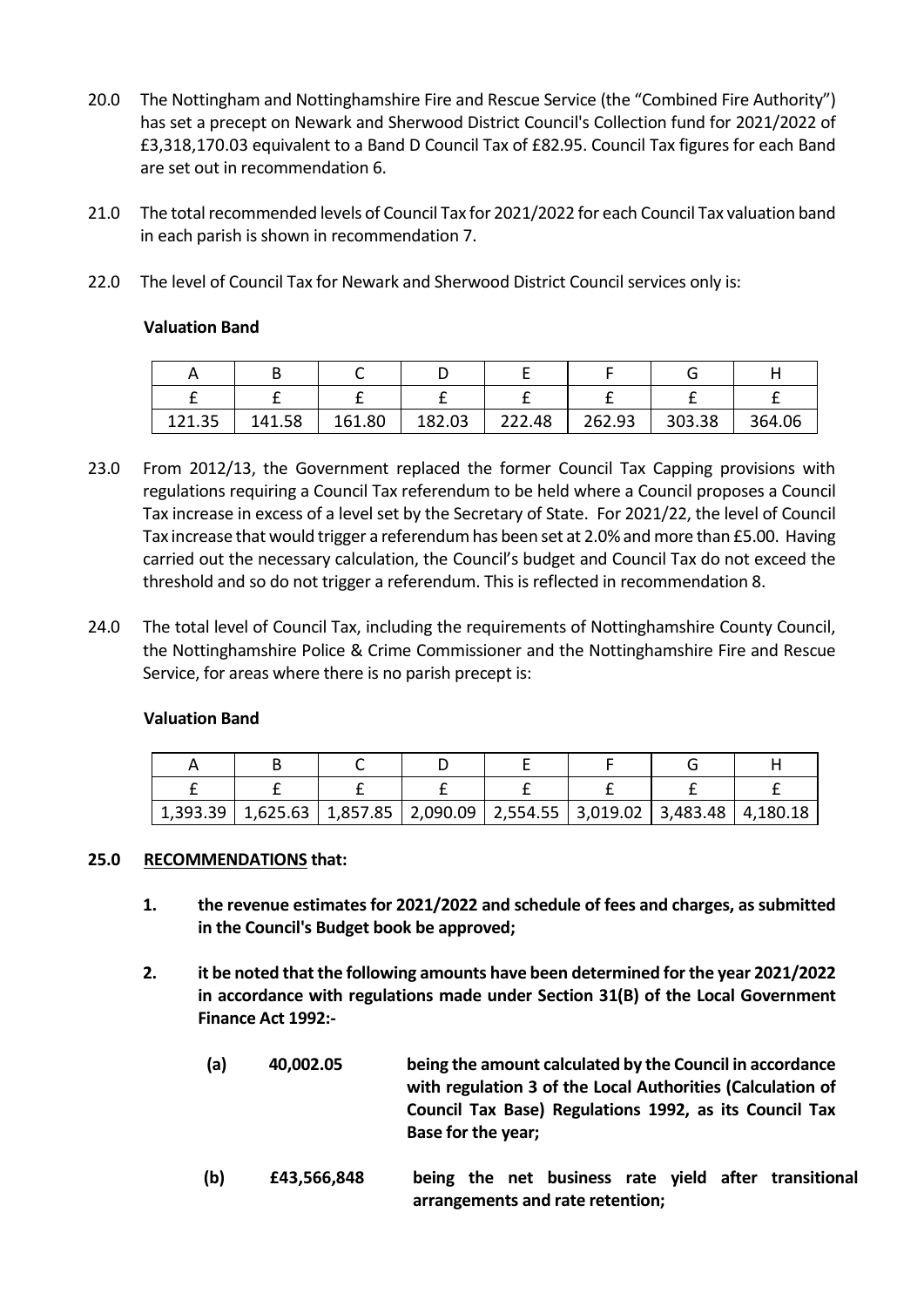# **(c) Part of the Council's Area**

|                |                           | <b>TOTAL LOCAL</b> |
|----------------|---------------------------|--------------------|
|                | <b>PARISH</b>             | <b>TAX BASE</b>    |
| 1              | Alverton                  | 25.53              |
| $\overline{c}$ | Averham                   | 112.11             |
| 3              | <b>Balderton</b>          | 3,066.71           |
| 4              | Barnby in the Willows     | 103.33             |
| 5              | <b>Bathley</b>            | 118.71             |
| 6              | Besthorpe                 | 78.65              |
| 7              | Bilsthorpe                | 927.84             |
| 8              | Bleasby                   | 378.40             |
| 9              | Blidworth                 | 1,105.78           |
| 10             | <b>Bulcote</b>            | 141.84             |
| 11             | Carlton-on-Trent          | 94.56              |
| 12             | Caunton                   | 207.63             |
| 13             | Caythorpe                 | 141.95             |
| 14             | Clipstone                 | 1,571.42           |
| 15             | Coddington                | 560.90             |
| 16             | Collingham                | 1,185.59           |
| 17             | Cotham                    | 41.62              |
| 18             | Cromwell                  | 104.95             |
| 19             | Eakring                   | 190.01             |
| 20             | <b>East Stoke</b>         | 60.30              |
| 21             | Edingley                  | 190.44             |
| 22             | Edwinstowe                | 1,746.30           |
| 23             | Egmanton                  | 133.24             |
| 24             | Elston                    | 288.44             |
| 25             | Epperstone                | 278.33             |
| 26             | Farndon                   | 823.06             |
| 27             | Farnsfield                | 1,337.66           |
| 28             | Fiskerton-cum-Morton      | 424.41             |
| 29             | <b>Girton and Meering</b> | 53.98              |
| 30             | Gonalston                 | 51.49              |
| 31             | Grassthorpe               | 27.81              |
| 32             | Gunthorpe                 | 314.19             |
| 33             | Halam                     | 194.87             |
| 34             | Halloughton               | 41.06              |
| 35             | Harby                     | 119.91             |
| 36             | Hawton                    | 31.41              |
| 37             | Hockerton                 | 93.67              |
| 38             | Holme                     | 39.23              |
| 39             | Hoveringham               | 171.36             |
| 40             | Kelham                    | 87.58              |
| 41             | Kersall                   | 22.47              |
| 42             | Kilvington                | 13.07              |
| 43             | Kirklington               | 169.24             |
| 44             | Kirton                    | 116.99             |
|                |                           |                    |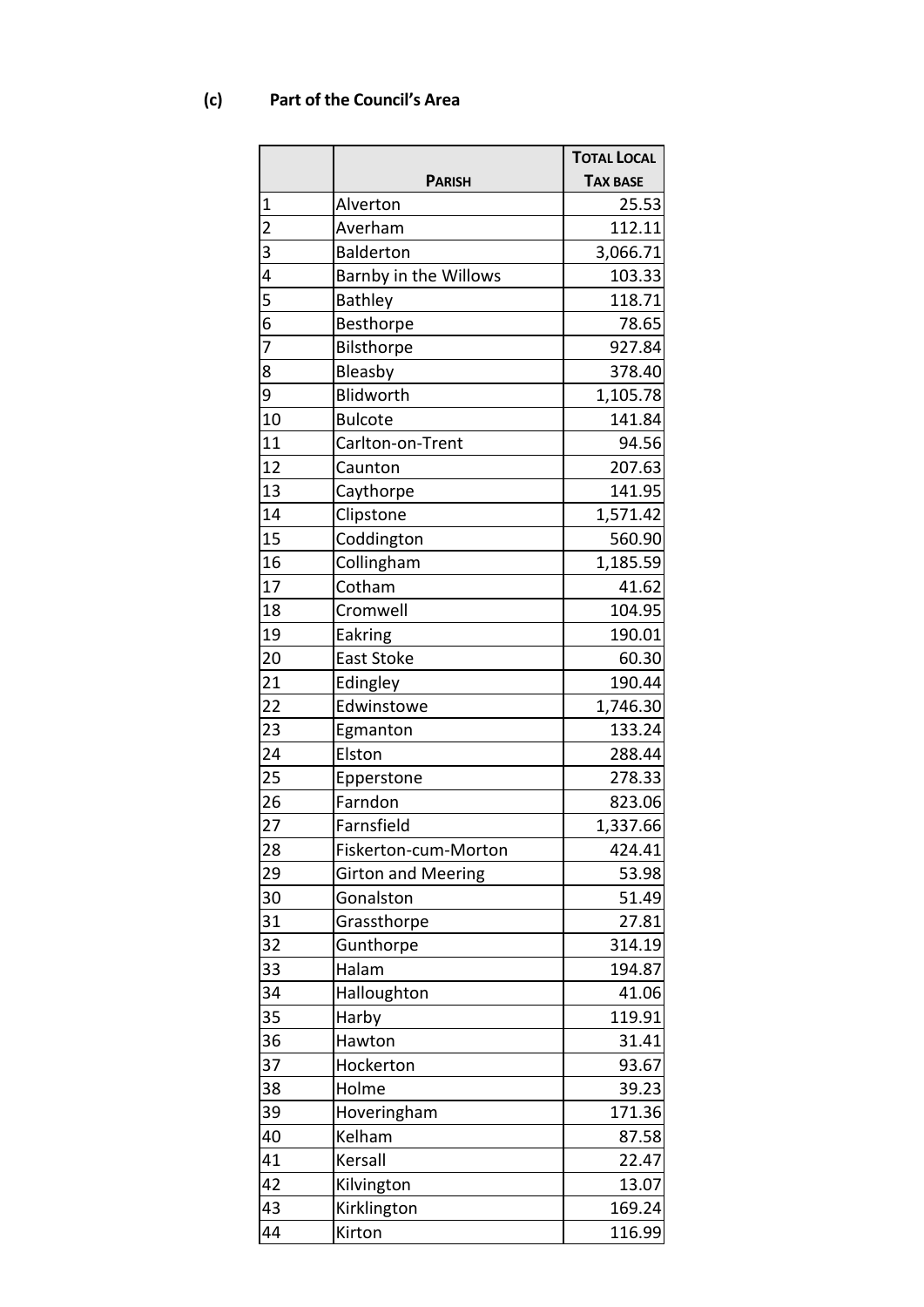|    |                       | <b>TOTAL LOCAL</b> |
|----|-----------------------|--------------------|
|    | <b>PARISH</b>         | <b>TAX BASE</b>    |
| 45 | Kneesall              | 90.74              |
| 46 | Langford              | 40.65              |
| 47 | Laxton & Moorhouse    | 115.13             |
| 48 | Lowdham               | 1,009.94           |
| 49 | Lyndhurst             | 7.22               |
| 50 | Maplebeck             | 46.63              |
| 51 | Meering               |                    |
| 52 | Newark                | 8,612.47           |
| 53 | North Clifton         | 72.42              |
| 54 | North Muskham         | 412.11             |
| 55 | Norwell               | 215.47             |
| 56 | Ollerton and Boughton | 2,883.72           |
| 57 | Ompton                | 22.39              |
| 58 | Ossington             | 40.64              |
| 59 | Oxton                 | 272.72             |
| 60 | Perlethorpe-cum-Budby | 72.27              |
| 61 | Rainworth             | 1,895.54           |
| 62 | Rolleston             | 161.28             |
| 63 | Rufford               | 234.42             |
| 64 | South Clifton         | 125.37             |
| 65 | South Muskham         | 197.16             |
| 66 | South Scarle          | 90.83              |
| 67 | Southwell             | 2,924.96           |
| 68 | Spalford              | 35.49              |
| 69 | Staunton              | 27.62              |
| 70 | Staythorpe            | 40.38              |
| 71 | Sutton-on-Trent       | 521.32             |
| 72 | Syerston              | 90.92              |
| 73 | Thorney               | 93.53              |
| 74 | Thorpe                | 31.64              |
| 75 | Thurgarton            | 235.03             |
| 76 | Upton                 | 192.49             |
| 77 | Walesby               | 432.82             |
| 78 | Wellow                | 188.22             |
| 79 | Weston                | 139.97             |
| 80 | Wigsley               | 47.53              |
| 81 | Winkburn              | 35.47              |
| 82 | Winthorpe             | 281.09             |
| 83 | Fernwood              | 954.28             |
| 84 | Kings Clipstone       | 122.13             |
|    | <b>Total Rounded</b>  | 40,002.05          |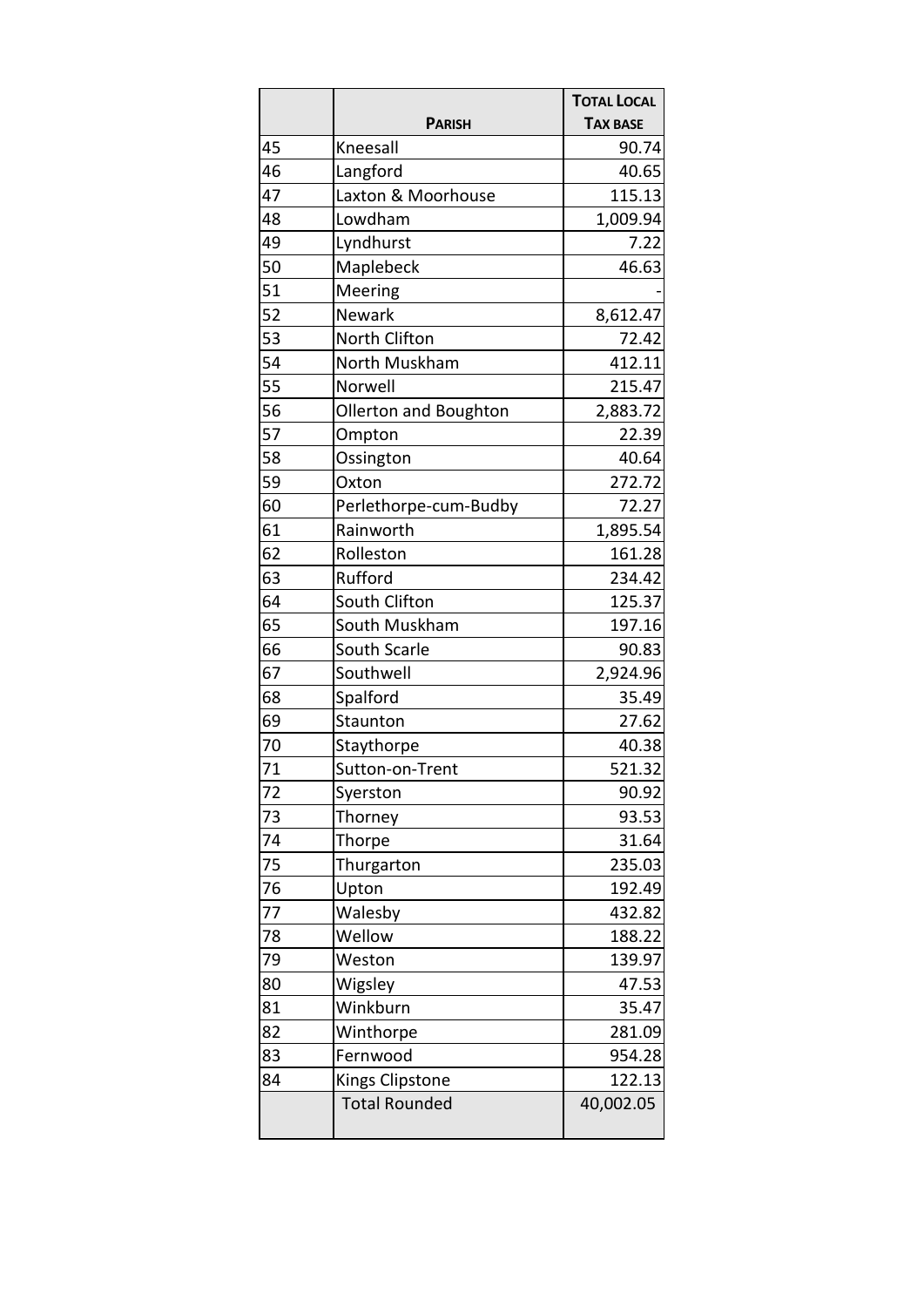### **PARISHES GROUPED FOR PRECEPT PURPOSES**

| Averham, Kelham,          |        |
|---------------------------|--------|
| Staythorpe                | 240.07 |
| Kneesall, Kersall, Ompton | 135.60 |
| Winthorpe, Langford       | 321.74 |
| East Stoke, Thorpe        | 91.9   |

**being the amounts calculated by the Council, in accordance with regulation 6 of the Regulations, as the amounts of its Council Tax base for the year for dwellings in those parts of its area to which one or more special items relate;**

- **3. that the following amounts be now calculated by the Council for the year 2021/2022 in accordance with Sections 31 to 36 of the Local Government Finance Act 1992:-**
	- **(a) £47,972,920.00 being the aggregate of the amounts which the Council estimates for the items set out in Section 31A(2) to (4) of the Act; (b) £32,055,440.00 being the aggregate of the amounts which the Council estimates for the items set out in Section 31A(3)(a) to (d) of the Act; (c) £15,917,480.00 being the amount by which the aggregate at 3(a) above exceeds the aggregate at 3(b) above, calculated by the Council, in accordance with section 31A(4) of the Act, as its Council Tax requirement for the year; (d) £9,870,600.00 being the amount of Government Grants (£2,304,790) and net retained Business Rates (£7,565,810) which the Council estimates will be payable for the year into its general fund;**
	- **(e) £411,640.00 being the amount which the Council has estimated in accordance with regulations issued under Section 97(3) of the Local Government Finance Act 1988 as its proportion of the surplus on the Council Tax Collection Fund;**
	- **(f) £1,646,500.00 being the amount that the Council has determined to contribute to usable reserves;**
	- **(g) £7,281,740.00 being the amount at 3(c) above less the amount at 3(d) above less the amount at 3(e) above plus the amount at 3(f) above calculated by the Council as its' net Council Tax requirement for the year.**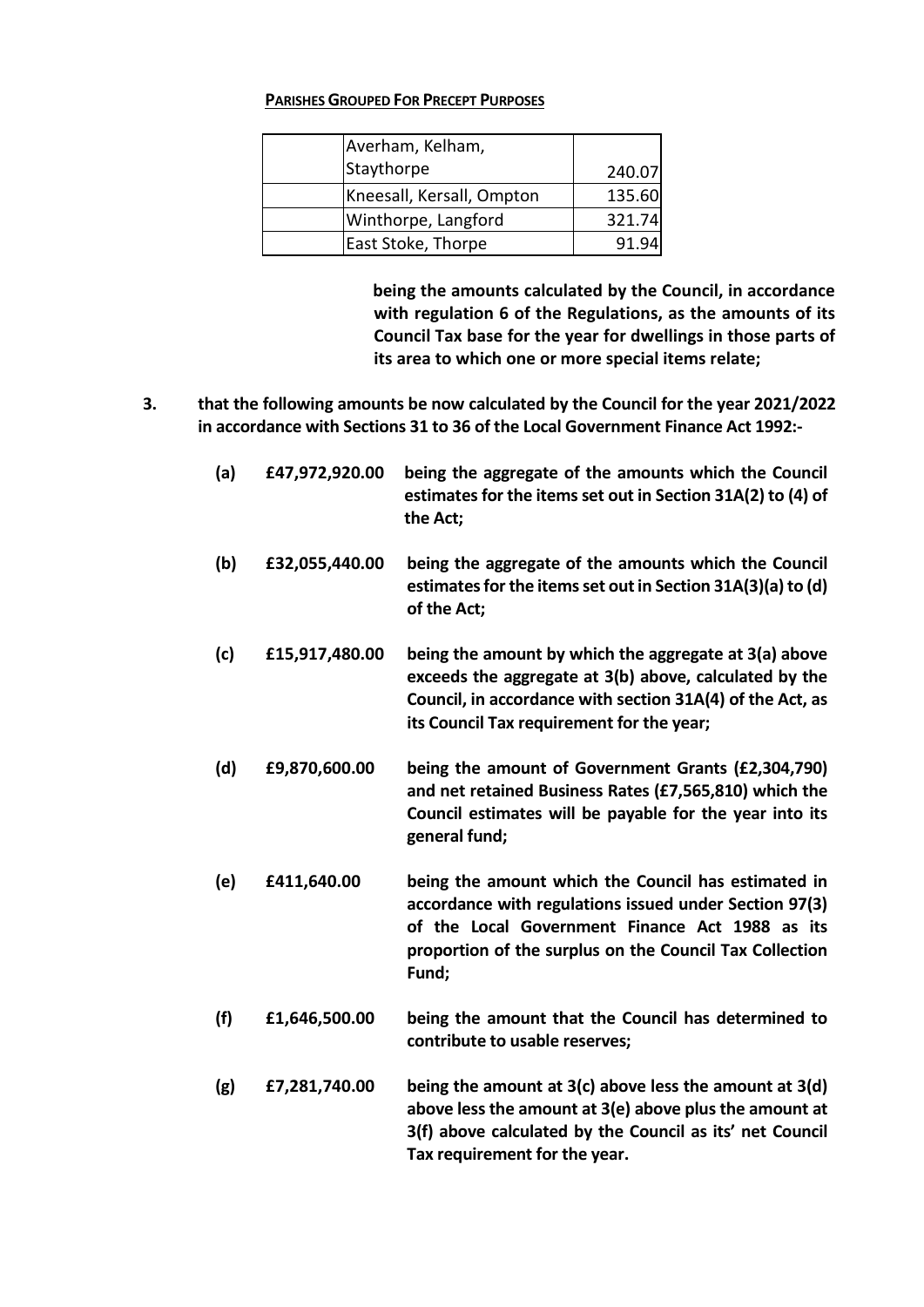- **(h) £182.03 being the amount at 3(g) divided by the amount at 2(a), calculated by the Council in accordance with Section 34(2) of the Act, as the basic amount of its Council Tax for the year for dwellings in those parts of its area to which no special item relates.**
- **(i) £3,237,196.84 being the aggregate amount of all special items referred to in Section 34(1) of the Act, the Council resolves there being no other special items;**
- **(j) £262.96 being the amount at 3(g) above plus the amount at 3(i) above divided by the amount at 2(a) above calculated by the Council in accordance with Section 31B(1) of the Act, as the basic amount of its Council Tax for the year;**

|--|

|                |                           | <b>BASIC TAX</b> |
|----------------|---------------------------|------------------|
|                | <b>PARISH</b>             | (f)              |
| 1              | Alverton                  | 182.03           |
| $\overline{2}$ | Averham                   | $\ast$           |
| 3              | <b>Balderton</b>          | 285.91           |
| 4              | Barnby in the Willows     | 217.16           |
| 5              | <b>Bathley</b>            | 194.83           |
| 6              | Besthorpe                 | 274.74           |
| 7              | Bilsthorpe                | 258.37           |
| 8              | Bleasby                   | 229.49           |
| 9              | Blidworth                 | 252.03           |
| 10             | <b>Bulcote</b>            | 231.38           |
| 11             | Carlton-on-Trent          | 217.30           |
| 12             | Caunton                   | 211.51           |
| 13             | Caythorpe                 | 210.21           |
| 14             | Clipstone                 | 281.51           |
| 15             | Coddington                | 210.07           |
| 16             | Collingham                | 219.16           |
| 17             | Cotham                    | 182.03           |
| 18             | Cromwell                  | 192.03           |
| 19             | Eakring                   | 205.28           |
| 20             | <b>East Stoke</b>         | ****             |
| 21             | Edingley                  | 238.74           |
| 22             | Edwinstowe                | 263.34           |
| 23             | Egmanton                  | 200.79           |
| 24             | Elston                    | 275.64           |
| 25             | Epperstone                | 237.78           |
| 26             | Farndon                   | 250.09           |
| 27             | Farnsfield                | 245.42           |
| 28             | Fiskerton-cum-Morton      | 201.23           |
| 29             | <b>Girton and Meering</b> | 204.30           |
| 30             | Gonalston                 | 182.03           |
| 31             | Grassthorpe               | 182.03           |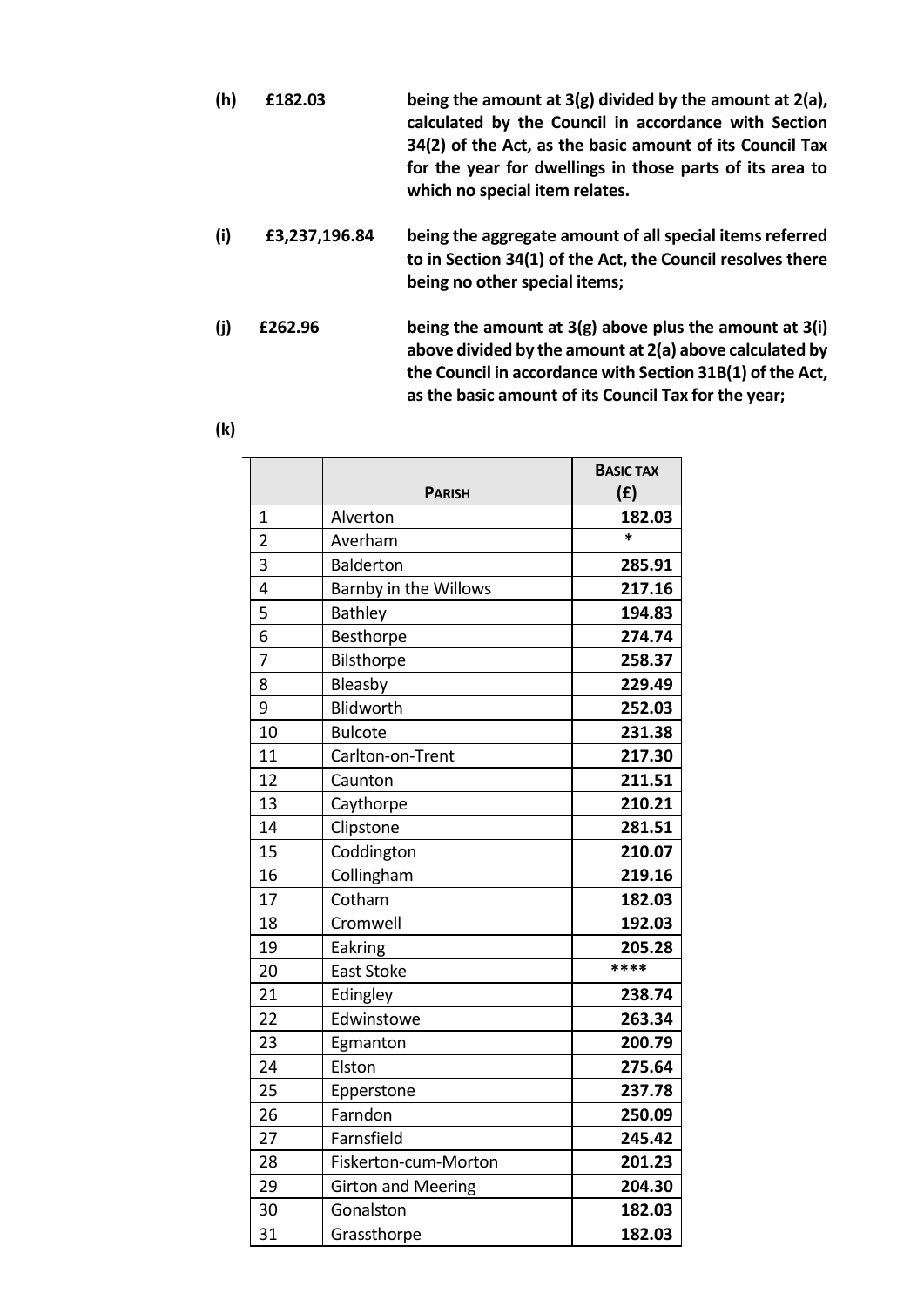|    | <b>PARISH</b>         | <b>BASIC TAX</b><br>(f) |
|----|-----------------------|-------------------------|
| 32 | Gunthorpe             | 246.27                  |
| 33 | Halam                 | 202.56                  |
| 34 | Halloughton           | 184.47                  |
| 35 | Harby                 | 227.06                  |
| 36 | Hawton                | 221.83                  |
| 37 | Hockerton             | 219.40                  |
| 38 | Holme                 | 182.03                  |
| 39 | Hoveringham           | 258.49                  |
| 40 | Kelham                | *                       |
| 41 | Kersall               | **                      |
| 42 | Kilvington            | 182.03                  |
| 43 | Kirklington           | 219.85                  |
| 44 | Kirton                | 233.32                  |
| 45 | Kneesall              | **                      |
| 46 | Langford              | ***                     |
| 47 | Laxton & Moorhouse    | 221.98                  |
| 48 | Lowdham               | 259.62                  |
| 49 | Lyndhurst             | 182.03                  |
| 50 | Maplebeck             | 182.03                  |
| 51 | Meering               | 182.03                  |
| 52 | <b>Newark</b>         | 297.33                  |
| 53 | North Clifton         | 206.71                  |
| 54 | North Muskham         | 224.56                  |
| 55 | Norwell               | 221.01                  |
| 56 | Ollerton and Boughton | 333.13                  |
| 57 | Ompton                | **                      |
| 58 | Ossington             | 182.03                  |
| 59 | Oxton                 | 236.85                  |
| 60 | Perlethorpe-cum-Budby | 206.94                  |
| 61 | Rainworth             | 215.99                  |
| 62 | Rolleston             | 223.88                  |
| 63 | Rufford               | 199.09                  |
| 64 | South Clifton         | 201.97                  |
| 65 | South Muskham         | 248.29                  |
| 66 | South Scarle          | 235.98                  |
| 67 | Southwell             | 264.96                  |
| 68 | Spalford              | 182.03                  |
| 69 | Staunton              | 182.03                  |
| 70 | Staythorpe            | *                       |
| 71 | Sutton-on-Trent       | 230.79                  |
| 72 | Syerston              | 188.08                  |
| 73 | Thorney               | 207.69                  |
| 74 | Thorpe                | ****                    |
| 75 | Thurgarton            | 226.68                  |
| 76 | Upton                 | 222.58                  |
| 77 | Walesby               | 275.14                  |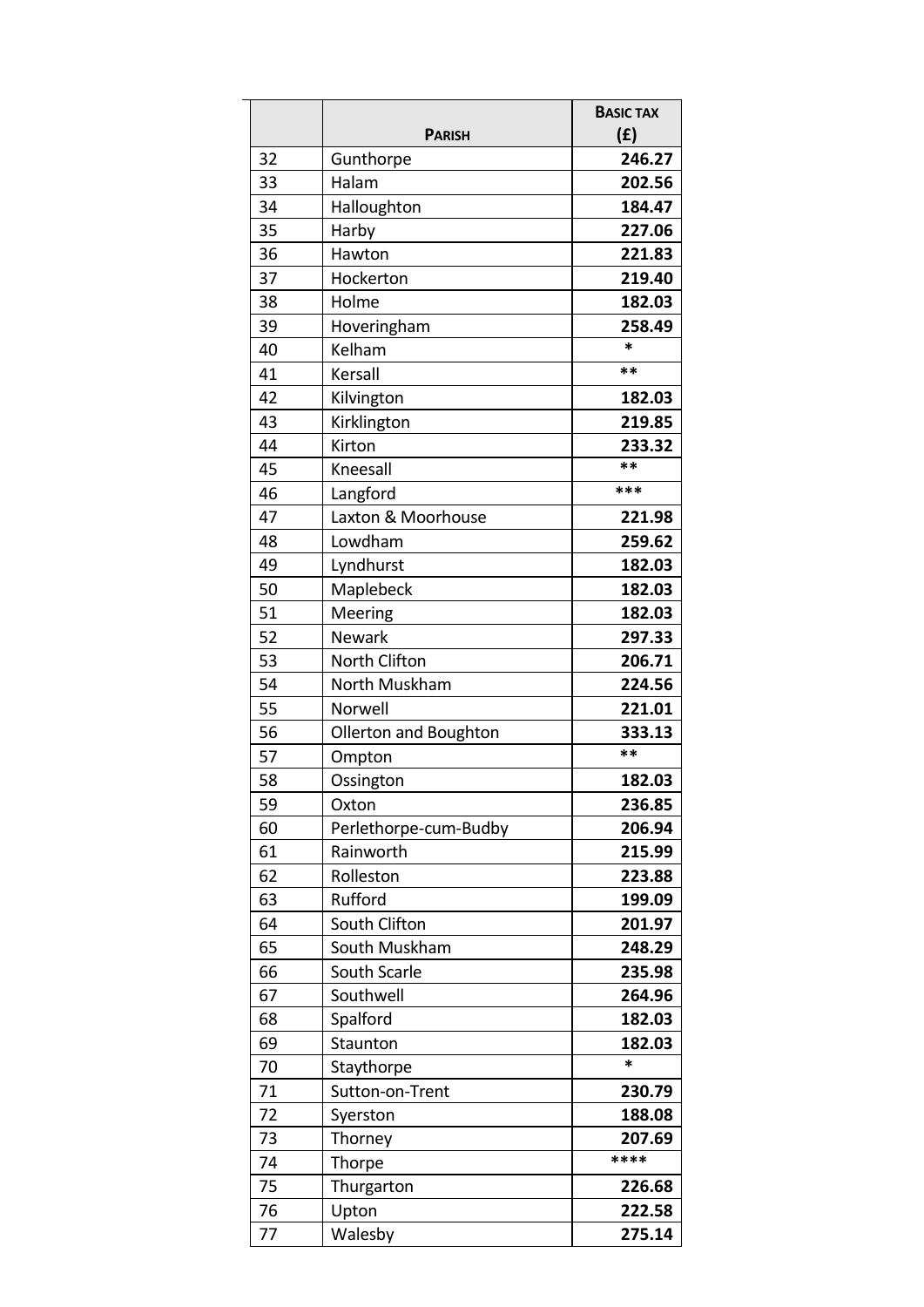|    |                        | <b>BASIC TAX</b> |
|----|------------------------|------------------|
|    | <b>PARISH</b>          | (f)              |
| 78 | Wellow                 | 213.72           |
| 79 | Weston                 | 212.97           |
| 80 | Wigsley                | 182.03           |
| 81 | Winkburn               | 182.03           |
| 82 | Winthorpe              | ***              |
| 83 | Fernwood               | 257.08           |
| 84 | <b>Kings Clipstone</b> | 259.82           |

#### **PARISHES GROUPED FOR PRECEPT PURPOSES**

|      | <b>Parish</b>               | Basic Tax (£) |
|------|-----------------------------|---------------|
| *    | Averham, Kelham, Staythorpe | 196.90        |
| **   | Kneesall, Kersall, Ompton   | 198.52        |
| ***  | Winthorpe, Langford         | 208.66        |
| **** | East Stoke, Thorpe          | 214.66        |

**being the amounts given by adding to the amount at 3(h) above the amounts of the special item or items (if any) relating to dwellings in those parts of the Council's area mentioned above divided in each case by the amount at 2(b) above, calculated by the Council, in accordance with Section 34(3) of the Act, as the basic amounts of its Council Tax for the year for dwellings in parts of its area including those parts to which one or more special items relate.**

**Recommendation 3(l) shows the basic level of tax for all property Bands in each parish, including parish charges where appropriate. This is shown on the following two pages.**

**3l**

| Part of the  | Band A | Band B | Band C | Band D | Band E | Band F | Band G | Band H |
|--------------|--------|--------|--------|--------|--------|--------|--------|--------|
| Council's    |        |        |        |        |        |        |        |        |
| area, being  |        |        |        |        |        |        |        |        |
| the Parishes |        |        |        |        |        |        |        |        |
| of:          |        |        |        |        |        |        |        |        |

|    |                  | £      | £      | f      | £      | £      | £      | £      | £      |
|----|------------------|--------|--------|--------|--------|--------|--------|--------|--------|
| 1  | Alverton         | 121.35 | 141.58 | 161.80 | 182.03 | 222.48 | 262.93 | 303.38 | 364.06 |
| 2  | Averham          | ∗      | $\ast$ | $\ast$ | $\ast$ | $\ast$ | $\ast$ | $\ast$ | $\ast$ |
| 3  | <b>Balderton</b> | 190.61 | 222.37 | 254.14 | 285.91 | 349.45 | 412.98 | 476.52 | 571.82 |
|    | Barnby in        |        |        |        |        |        |        |        |        |
| 4  | the Willows      | 144.77 | 168.90 | 193.03 | 217.16 | 265.42 | 313.68 | 361.93 | 434.32 |
| 5  | Bathley          | 129.89 | 151.53 | 173.18 | 194.83 | 238.13 | 281.42 | 324.72 | 389.66 |
| 6  | Besthorpe        | 183.16 | 213.69 | 244.21 | 274.74 | 335.79 | 396.85 | 457.90 | 549.48 |
| 7  | Bilsthorpe       | 172.25 | 200.95 | 229.66 | 258.37 | 315.79 | 373.20 | 430.62 | 516.74 |
| 8  | Bleasby          | 152.99 | 178.49 | 203.99 | 229.49 | 280.49 | 331.49 | 382.48 | 458.98 |
| 9  | <b>Blidworth</b> | 168.02 | 196.02 | 224.03 | 252.03 | 308.04 | 364.04 | 420.05 | 504.06 |
| 10 | <b>Bulcote</b>   | 154.25 | 179.96 | 205.67 | 231.38 | 282.8  | 334.22 | 385.63 | 462.76 |
|    | Carlton-on-      |        |        |        |        |        |        |        |        |
| 11 | Trent            | 144.87 | 169.01 | 193.16 | 217.30 | 265.59 | 313.88 | 362.17 | 434.60 |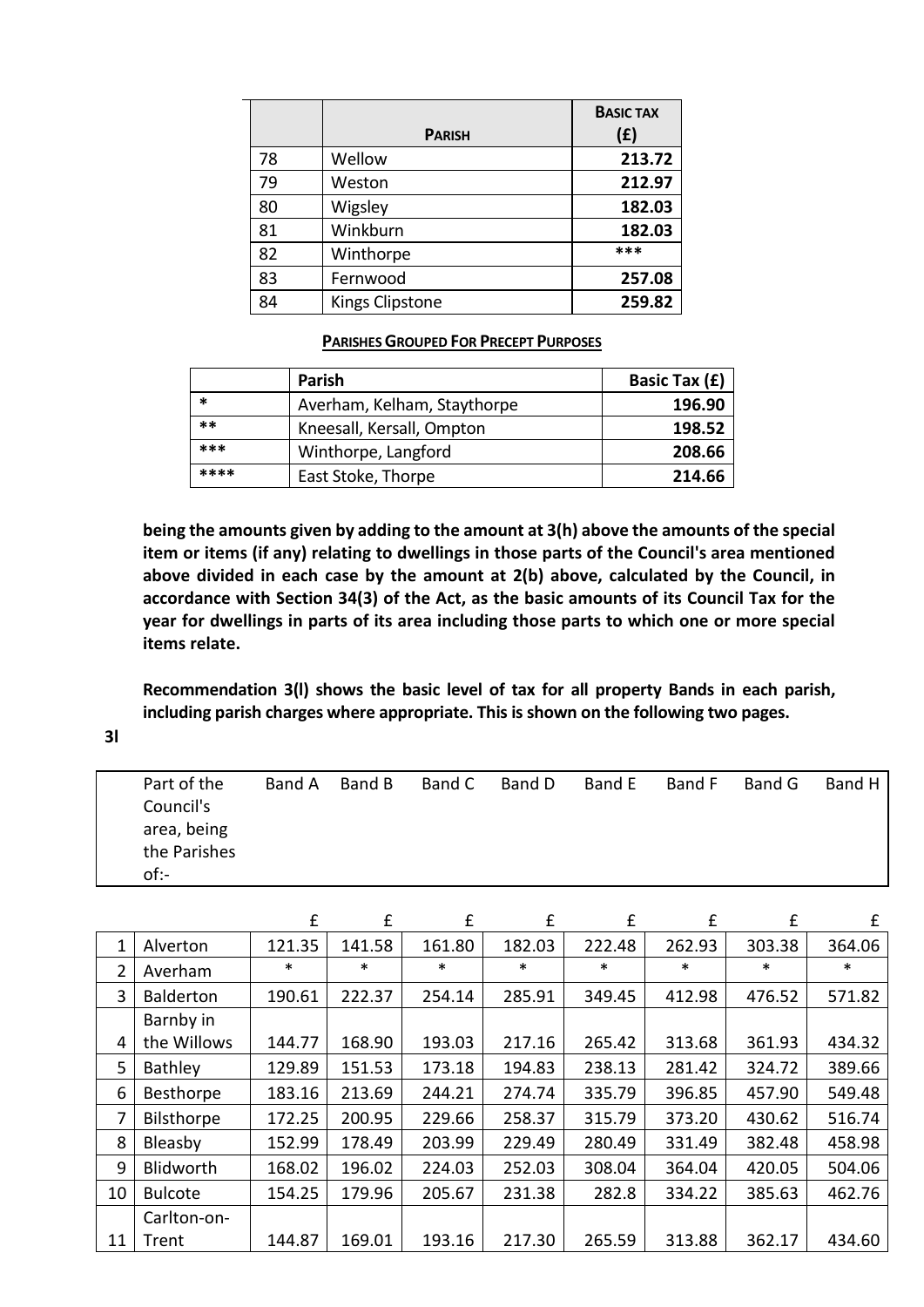| 12 | Caunton       | 141.01 | 164.51 | 188.01 | 211.51 | 258.51 | 305.51 | 352.52 | 423.02 |
|----|---------------|--------|--------|--------|--------|--------|--------|--------|--------|
| 13 | Caythorpe     | 140.14 | 163.50 | 186.85 | 210.21 | 256.92 | 303.64 | 350.35 | 420.42 |
| 14 | Clipstone     | 187.67 | 218.95 | 250.23 | 281.51 | 344.07 | 406.63 | 469.18 | 563.02 |
| 15 | Coddington    | 140.05 | 163.39 | 186.73 | 210.07 | 256.75 | 303.43 | 350.12 | 420.14 |
| 16 | Collingham    | 146.11 | 170.46 | 194.81 | 219.16 | 267.86 | 316.56 | 365.27 | 438.32 |
| 17 | Cotham        | 121.35 | 141.58 | 161.80 | 182.03 | 222.48 | 262.93 | 303.38 | 364.06 |
| 18 | Cromwell      | 128.02 | 149.36 | 170.69 | 192.03 | 234.70 | 277.38 | 320.05 | 384.06 |
| 19 | Eakring       | 136.85 | 159.66 | 182.47 | 205.28 | 250.90 | 296.52 | 342.13 | 410.56 |
| 20 | East Stoke    | ****   | ****   | ****   | ****   | ****   | ****   | ****   | ****   |
| 21 | Edingley      | 159.16 | 185.69 | 212.21 | 238.74 | 291.79 | 344.85 | 397.90 | 477.48 |
| 22 | Edwinstowe    | 175.56 | 204.82 | 234.08 | 263.34 | 321.86 | 380.38 | 438.90 | 526.68 |
| 23 | Egmanton      | 133.86 | 156.17 | 178.48 | 200.79 | 245.41 | 290.03 | 334.65 | 401.58 |
| 24 | Elston        | 183.76 | 214.39 | 245.01 | 275.64 | 336.89 | 398.15 | 459.40 | 551.28 |
| 25 | Epperstone    | 158.52 | 184.94 | 211.36 | 237.78 | 290.62 | 343.46 | 396.30 | 475.56 |
| 26 | Farndon       | 166.73 | 194.51 | 222.30 | 250.09 | 305.67 | 361.24 | 416.82 | 500.18 |
| 27 | Farnsfield    | 163.61 | 190.88 | 218.15 | 245.42 | 299.96 | 354.50 | 409.03 | 490.84 |
|    | Fiskerton-    |        |        |        |        |        |        |        |        |
| 28 | cum-Morton    | 134.15 | 156.51 | 178.87 | 201.23 | 245.95 | 290.67 | 335.38 | 402.46 |
| 29 | Girton        | 136.20 | 158.90 | 181.60 | 204.30 | 249.70 | 295.10 | 340.50 | 408.60 |
| 30 | Gonalston     | 121.35 | 141.58 | 161.80 | 182.03 | 222.48 | 262.93 | 303.38 | 364.06 |
| 31 | Grassthorpe   | 121.35 | 141.58 | 161.80 | 182.03 | 222.48 | 262.93 | 303.38 | 364.06 |
| 32 | Gunthorpe     | 164.18 | 191.54 | 218.91 | 246.27 | 301.00 | 355.72 | 410.45 | 492.54 |
| 33 | Halam         | 135.04 | 157.55 | 180.05 | 202.56 | 247.57 | 292.59 | 337.60 | 405.12 |
| 34 | Halloughton   | 122.98 | 143.48 | 163.97 | 184.47 | 225.46 | 266.46 | 307.45 | 368.94 |
| 35 | Harby         | 151.37 | 176.60 | 201.83 | 227.06 | 277.52 | 327.98 | 378.43 | 454.12 |
| 36 | Hawton        | 147.89 | 172.53 | 197.18 | 221.83 | 271.13 | 320.42 | 369.72 | 443.66 |
| 37 | Hockerton     | 146.27 | 170.64 | 195.02 | 219.40 | 268.16 | 316.91 | 365.67 | 438.80 |
| 38 | Holme         | 121.35 | 141.58 | 161.80 | 182.03 | 222.48 | 262.93 | 303.38 | 364.06 |
| 39 | Hoveringham   | 172.33 | 201.05 | 229.77 | 258.49 | 315.93 | 373.37 | 430.82 | 516.98 |
| 40 | Kelham        | *      | $\ast$ | $\ast$ | $\ast$ | *      | $\ast$ | $\ast$ | *      |
| 41 | Kersall       | $***$  | $***$  | $***$  | $***$  | $***$  | $***$  | $***$  | $***$  |
| 42 | Kilvington    | 121.35 | 141.58 | 161.80 | 182.03 | 222.48 | 262.93 | 303.38 | 364.06 |
| 43 | Kirklington   | 146.57 | 170.99 | 195.42 | 219.85 | 268.71 | 317.56 | 366.42 | 439.70 |
| 44 | Kirton        | 155.55 | 181.47 | 207.40 | 233.32 | 285.17 | 337.02 | 388.87 | 466.64 |
| 45 | Kneesall      | $***$  | $***$  | $***$  | $***$  | $***$  | $***$  | $***$  | $***$  |
| 46 | Langford      | ***    | ***    | ***    | ***    | ***    | ***    | ***    | ***    |
|    | Laxton &      |        |        |        |        |        |        |        |        |
| 47 | Moorhouse     | 147.99 | 172.65 | 197.32 | 221.98 | 271.31 | 320.64 | 369.97 | 443.96 |
| 48 | Lowdham       | 173.08 | 201.93 | 230.77 | 259.62 | 317.31 | 375.01 | 432.70 | 519.24 |
| 49 | Lyndhurst     | 121.35 | 141.58 | 161.80 | 182.03 | 222.48 | 262.93 | 303.38 | 364.06 |
| 50 | Maplebeck     | 121.35 | 141.58 | 161.80 | 182.03 | 222.48 | 262.93 | 303.38 | 364.06 |
| 51 | Meering       | 121.35 | 141.58 | 161.80 | 182.03 | 222.48 | 262.93 | 303.38 | 364.06 |
| 52 | Newark        | 198.22 | 231.26 | 264.29 | 297.33 | 363.40 | 429.48 | 495.55 | 594.66 |
| 53 | North Clifton | 137.81 | 160.77 | 183.74 | 206.71 | 252.65 | 298.58 | 344.52 | 413.42 |
|    | North         |        |        |        |        |        |        |        |        |
| 54 | Muskham       | 149.71 | 174.66 | 199.61 | 224.56 | 274.46 | 324.36 | 374.27 | 449.12 |
| 55 | Norwell       | 147.34 | 171.90 | 196.45 | 221.01 | 270.12 | 319.24 | 368.35 | 442.02 |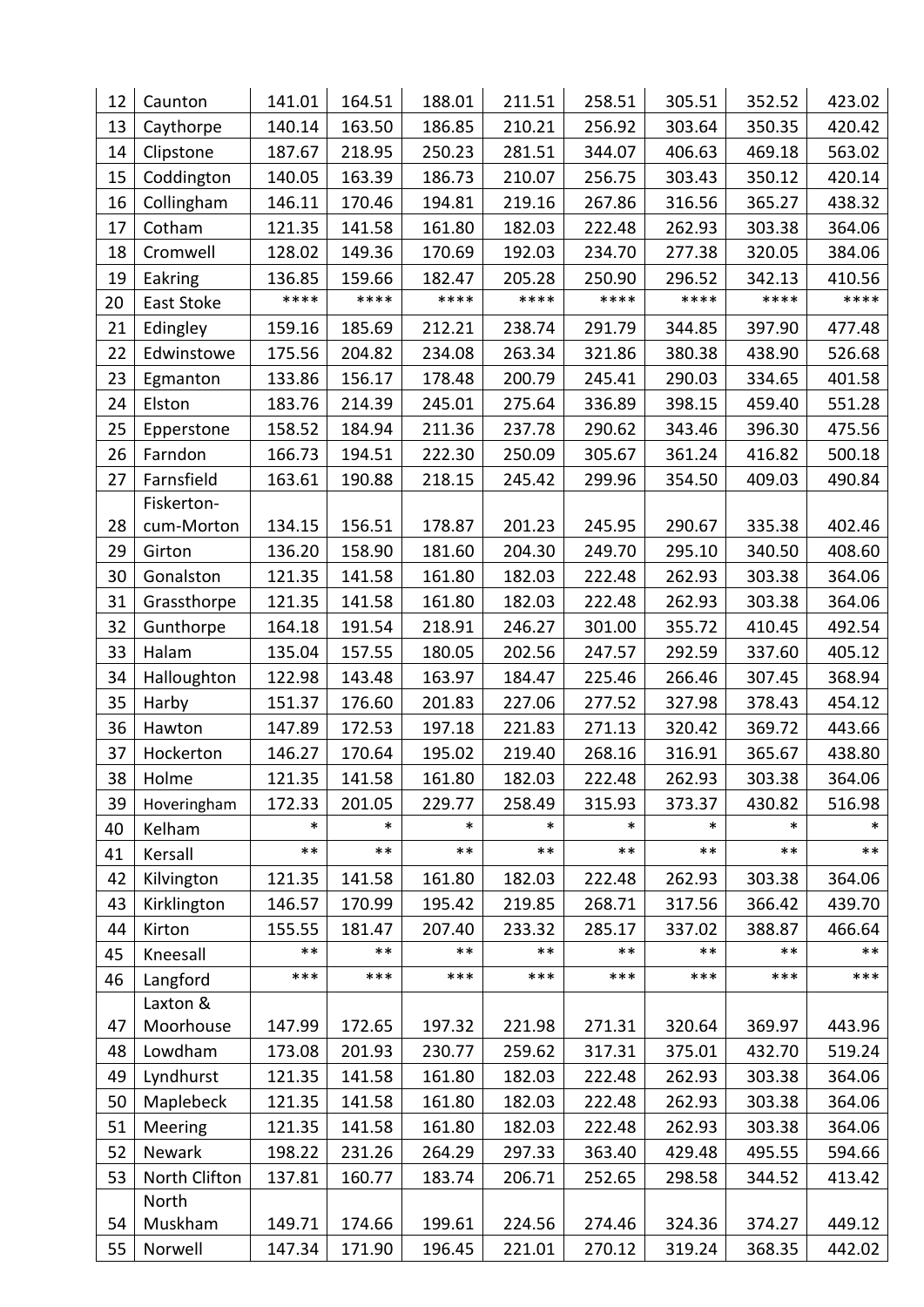|    | Ollerton and  |        |        |        |        |        |        |        |        |
|----|---------------|--------|--------|--------|--------|--------|--------|--------|--------|
| 56 | Boughton      | 222.09 | 259.10 | 296.12 | 333.13 | 407.16 | 481.19 | 555.22 | 666.26 |
| 57 | Ompton        | $***$  | $***$  | $***$  | $***$  | $***$  | $***$  | $***$  | $***$  |
| 58 | Ossington     | 121.35 | 141.58 | 161.80 | 182.03 | 222.48 | 262.93 | 303.38 | 364.06 |
| 59 | Oxton         | 157.90 | 184.22 | 210.53 | 236.85 | 289.48 | 342.12 | 394.75 | 473.70 |
|    | Perlethorpe-  |        |        |        |        |        |        |        |        |
| 60 | cum-Budby     | 137.96 | 160.95 | 183.95 | 206.94 | 252.93 | 298.91 | 344.90 | 413.88 |
| 61 | Rainworth     | 143.99 | 167.99 | 191.99 | 215.99 | 263.99 | 311.99 | 359.98 | 431.98 |
| 62 | Rolleston     | 149.25 | 174.13 | 199.00 | 223.88 | 273.63 | 323.38 | 373.13 | 447.76 |
| 63 | Rufford       | 132.73 | 154.85 | 176.97 | 199.09 | 243.33 | 287.57 | 331.82 | 398.18 |
| 64 | South Clifton | 134.65 | 157.09 | 179.53 | 201.97 | 246.85 | 291.73 | 336.62 | 403.94 |
|    | South         |        |        |        |        |        |        |        |        |
| 65 | Muskham       | 165.53 | 193.11 | 220.70 | 248.29 | 303.47 | 358.64 | 413.82 | 496.58 |
| 66 | South Scarle  | 157.32 | 183.54 | 209.76 | 235.98 | 288.42 | 340.86 | 393.30 | 471.96 |
| 67 | Southwell     | 176.64 | 206.08 | 235.52 | 264.96 | 323.84 | 382.72 | 441.60 | 529.92 |
| 68 | Spalford      | 121.35 | 141.58 | 161.80 | 182.03 | 222.48 | 262.93 | 303.38 | 364.06 |
| 69 | Staunton      | 121.35 | 141.58 | 161.80 | 182.03 | 222.48 | 262.93 | 303.38 | 364.06 |
| 70 | Staythorpe    | $\ast$ | *      | $\ast$ | $\ast$ | $\ast$ | $\ast$ | $\ast$ | *      |
|    | Sutton-on-    |        |        |        |        |        |        |        |        |
| 71 | Trent         | 153.86 | 179.50 | 205.15 | 230.79 | 282.08 | 333.36 | 384.65 | 461.58 |
| 72 | Syerston      | 125.39 | 146.28 | 167.18 | 188.08 | 229.88 | 271.67 | 313.47 | 376.16 |
| 73 | Thorney       | 138.46 | 161.54 | 184.61 | 207.69 | 253.84 | 300.00 | 346.15 | 415.38 |
| 74 | Thorpe        | ****   | ****   | ****   | ****   | ****   | ****   | ****   | ****   |
| 75 | Thurgarton    | 151.12 | 176.31 | 201.49 | 226.68 | 277.05 | 327.43 | 377.80 | 453.36 |
| 76 | Upton         | 148.39 | 173.12 | 197.85 | 222.58 | 272.04 | 321.50 | 370.97 | 445.16 |
| 77 | Walesby       | 183.43 | 214.00 | 244.57 | 275.14 | 336.28 | 397.42 | 458.57 | 550.28 |
| 78 | Wellow        | 142.48 | 166.23 | 189.97 | 213.72 | 261.21 | 308.71 | 356.20 | 427.44 |
| 79 | Weston        | 141.98 | 165.64 | 189.31 | 212.97 | 260.30 | 307.62 | 354.95 | 425.94 |
| 80 | Wigsley       | 121.35 | 141.58 | 161.80 | 182.03 | 222.48 | 262.93 | 303.38 | 364.06 |
| 81 | Winkburn      | 121.35 | 141.58 | 161.80 | 182.03 | 222.48 | 262.93 | 303.38 | 364.06 |
| 82 | Winthorpe     | ***    | ***    | ***    | ***    | ***    | ***    | ***    | ***    |
| 83 | Fernwood      |        |        |        |        |        |        |        |        |
|    |               | 171.39 | 199.95 | 228.52 | 257.08 | 314.21 | 371.34 | 428.47 | 514.16 |
| 84 | <b>Kings</b>  |        |        |        |        |        |        |        |        |
|    | Clipstone     | 173.21 | 202.08 | 230.95 | 259.82 | 317.56 | 375.30 | 433.03 | 519.64 |

# Parishes joint for Precept purposes

|        | Averham,    |        |        |        |        |        |        |        |        |
|--------|-------------|--------|--------|--------|--------|--------|--------|--------|--------|
|        | Kelham,     |        |        |        |        |        |        |        |        |
| $\ast$ | Staythorpe  | 131.27 | 153.14 | 175.02 | 196.90 | 240.66 | 284.41 | 328.17 | 393.80 |
|        | Kneesall,   |        |        |        |        |        |        |        |        |
|        | Kersall,    |        |        |        |        |        |        |        |        |
| $***$  | Ompton      | 132.35 | 154.40 | 176.46 | 198.52 | 242.64 | 286.75 | 330.87 | 397.04 |
|        | Winthorpe,  |        |        |        |        |        |        |        |        |
| $***$  | Langford    | 139.11 | 162.29 | 185.48 | 208.66 | 255.03 | 301.40 | 347.77 | 417.32 |
| $***$  | East Stoke, |        |        |        |        |        |        |        |        |
| $\ast$ | Thorpe      | 143.11 | 166.96 | 190.81 | 214.66 | 262.36 | 310.06 | 357.77 | 429.32 |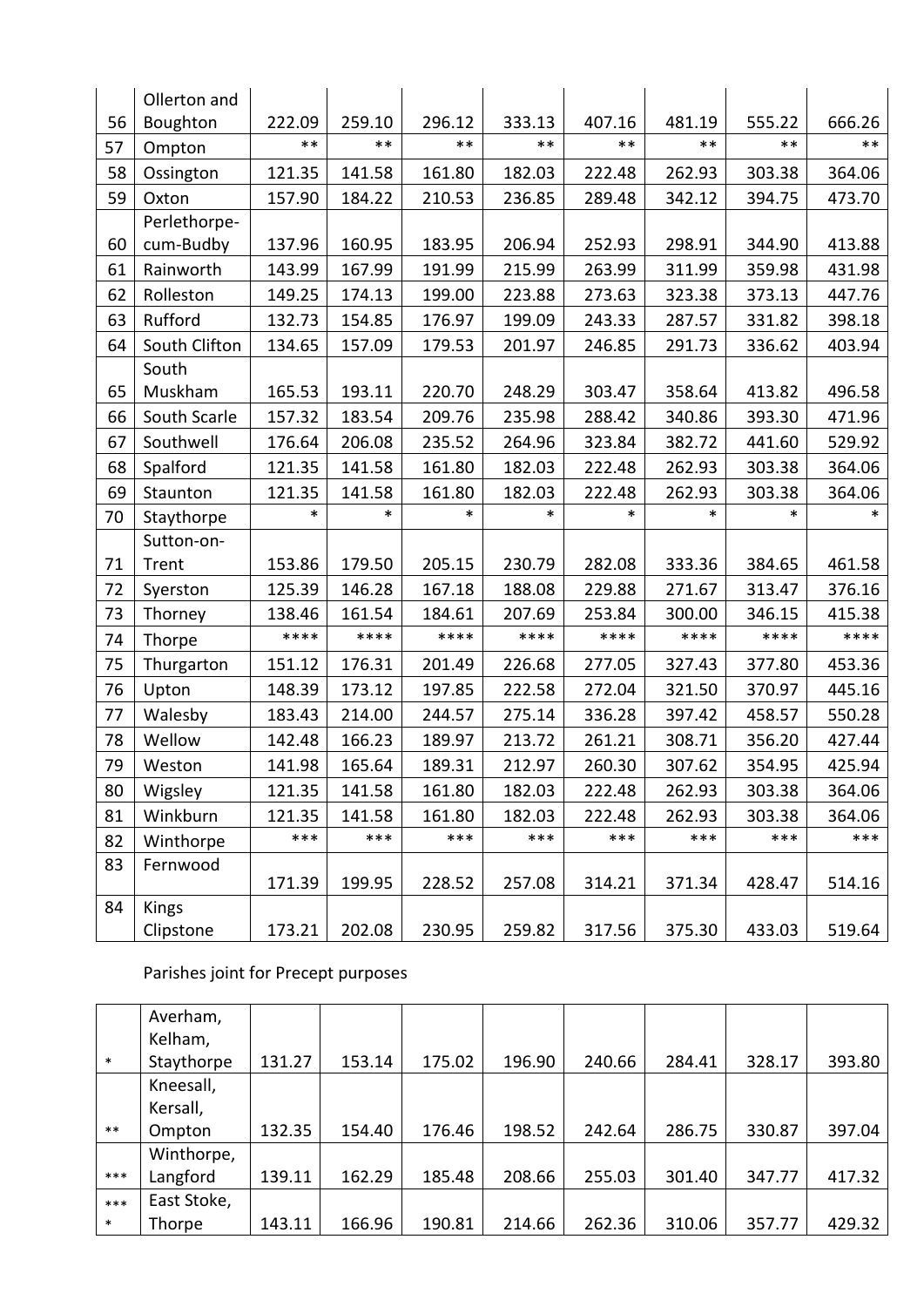**being the amounts given by multiplying the amounts at 3(i) above by the number which, in the proportion set out in Section 5(1) of the Act, is applicable to dwellings listed in a particular valuation band divided by the number which in that proportion is applicable to dwellings listed in valuation band D, calculated by the Council, in accordance with Section 36(1) of the Act, as the amounts to be taken into account for the year in respect of categories of dwellings listed in different valuation bands.**

**4. it be noted for the year 2021/2022 that the Nottinghamshire County Council has stated the following amounts in precepts issued to the Council, in accordance with Section 40 of the Local Government Finance Act 1992, for each of the categories of dwellings shown below;**

| Band A | Band B | Band C | Band D | Band E                                                                                  | Band F | Band G | Band H |
|--------|--------|--------|--------|-----------------------------------------------------------------------------------------|--------|--------|--------|
|        |        |        |        |                                                                                         |        |        |        |
|        |        |        |        | $1,053.90$   1,229.55   1,405.20   1,580.85   1,932.15   2,283.45   2,634.75   3,161.70 |        |        |        |

**5. it be noted for the year 2021/2022 that the Nottinghamshire Police and Crime Commissioner has stated the following amounts in precepts issued to the Council in accordance with Section 40 of the Local Government Finance Act 1992, for each of the categories of dwellings shown below;**

| Band A | Band B | Band C | Band D | Band E | <b>Band F</b> | Band G | Band H |
|--------|--------|--------|--------|--------|---------------|--------|--------|
|        |        |        |        |        |               |        |        |
| 162.84 | 189.98 | 217.12 | 244.26 | 298.54 | 352.82        | 407.10 | 488.52 |

**6. it be noted for the year 2021/2022 that the Nottinghamshire Fire and Rescue Service has proposed the following amounts in precepts issued to the Council in accordance with Section 40 of the Local Government Finance Act 1992, for each of the categories of dwellings shown below; and**

| Band A | Band B | Band C | Band D | <b>Band E</b> | <b>Band F</b> | Band G | Band H |
|--------|--------|--------|--------|---------------|---------------|--------|--------|
|        |        |        |        |               |               |        |        |
| 55.30  | 64.52  | 73.73  | 82.95  | 101.38        | 119.82        | 138.25 | 165.90 |

**7. having calculated the aggregate in each case of the amounts at 3(i) and 4, 5 and 6 above, the Council, in accordance with Section 30(2) of the Local Government Finance Act 1992, hereby sets the following amounts as the amount of Council Tax for the year 2021/2022 for each of the categories of dwellings shown on the following pages:**

| Recommendation 7                                             |        |        |               |        |        |        |        |
|--------------------------------------------------------------|--------|--------|---------------|--------|--------|--------|--------|
| Part of the<br>Council's area,<br>being the<br>Parishes of:- | Band A | Band B | Band C Band D | Band E | Band F | Band G | Band H |

| Alverton    | 1,393.39 | 1,625.63 | 1,857.85 | 2,090.09 | 2,554.55 | 3,019.02 | 3,483.48 | 4,180.18 |
|-------------|----------|----------|----------|----------|----------|----------|----------|----------|
| 2   Averham | 1.403.31 | 1.637.19 | 1,871.07 | 2,104.96 | 2,572.73 | 3,040.50 | 3,508.27 | 4,209.92 |
| Balderton   | 1,462.65 | 1.706.42 | 1,950.19 | 2,193.97 | 2,681.52 | 3,169.07 | 3,656.62 | 4,387.94 |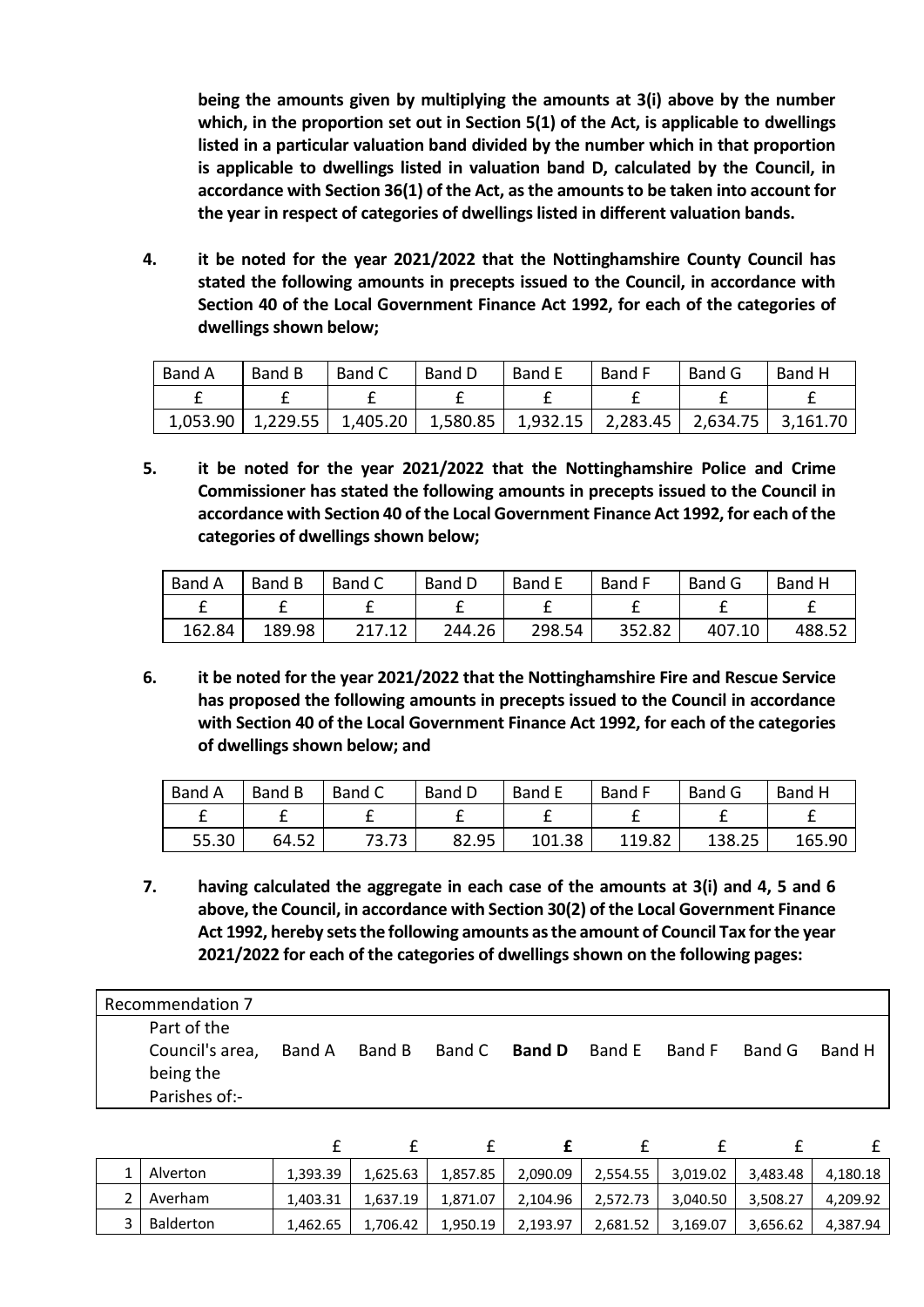|    | Barnby in the            |          |                      |                      |                      |                      |                      |                      |                      |
|----|--------------------------|----------|----------------------|----------------------|----------------------|----------------------|----------------------|----------------------|----------------------|
| 4  | Willows                  | 1,416.81 | 1,652.95             | 1,889.08             | 2,125.22             | 2,597.49             | 3,069.77             | 3,542.03             | 4,250.44             |
| 5  | Bathley                  | 1,401.93 | 1,635.58             | 1,869.23             | 2,102.89             | 2,570.20             | 3,037.51             | 3,504.82             | 4,205.78             |
| 6  | Besthorpe                | 1,455.20 | 1,697.74             | 1,940.26             | 2,182.80             | 2,667.86             | 3,152.94             | 3,638.00             | 4,365.60             |
| 7  | Bilsthorpe               | 1,444.29 | 1,685.00             | 1,925.71             | 2,166.43             | 2,647.86             | 3,129.29             | 3,610.72             | 4,332.86             |
| 8  | Bleasby                  | 1,425.03 | 1,662.54             | 1,900.04             | 2,137.55             | 2,612.56             | 3,087.58             | 3,562.58             | 4,275.10             |
| 9  | Blidworth                | 1,440.06 | 1,680.07             | 1,920.08             | 2,160.09             | 2,640.11             | 3,120.13             | 3,600.15             | 4,320.18             |
| 10 | <b>Bulcote</b>           | 1,426.29 | 1,664.01             | 1,901.72             | 2,139.44             | 2,614.87             | 3,090.31             | 3,565.73             | 4,278.88             |
| 11 | Carlton-on-Trent         | 1,416.91 | 1,653.06             | 1,889.21             | 2,125.36             | 2,597.66             | 3,069.97             | 3,542.27             | 4,250.72             |
| 12 | Caunton                  | 1,413.05 | 1,648.56             | 1,884.06             | 2,119.57             | 2,590.58             | 3,061.60             | 3,532.62             | 4,239.14             |
| 13 | Caythorpe                | 1,412.18 | 1,647.55             | 1,882.90             | 2,118.27             | 2,588.99             | 3,059.73             | 3,530.45             | 4,236.54             |
| 14 | Clipstone                | 1,459.71 | 1,703.00             | 1,946.28             | 2,189.57             | 2,676.14             | 3,162.72             | 3,649.28             | 4,379.14             |
| 15 | Coddington               | 1,412.09 | 1,647.44             | 1,882.78             | 2,118.13             | 2,588.82             | 3,059.52             | 3,530.22             | 4,236.26             |
| 16 | Collingham               | 1,418.15 | 1,654.51             | 1,890.86             | 2,127.22             | 2,599.93             | 3,072.65             | 3,545.37             | 4,254.44             |
| 17 | Cotham                   | 1,393.39 | 1,625.63             | 1,857.85             | 2,090.09             | 2,554.55             | 3,019.02             | 3,483.48             | 4,180.18             |
| 18 | Cromwell                 | 1,400.06 | 1,633.41             | 1,866.74             | 2,100.09             | 2,566.77             | 3,033.47             | 3,500.15             | 4,200.18             |
| 19 | Eakring                  | 1,408.89 | 1,643.71             | 1,878.52             | 2,113.34             | 2,582.97             | 3,052.61             | 3,522.23             | 4,226.68             |
| 20 | East Stoke               | 1,415.15 | 1,651.01             | 1,886.86             | 2,122.72             | 2,594.43             | 3,066.15             | 3,537.87             | 4,245.44             |
| 21 | Edingley                 | 1,431.20 | 1,669.74             | 1,908.26             | 2,146.80             | 2,623.86             | 3,100.94             | 3,578.00             | 4,293.60             |
| 22 | Edwinstowe               | 1,447.60 | 1,688.87             | 1,930.13             | 2,171.40             | 2,653.93             | 3,136.47             | 3,619.00             | 4,342.80             |
| 23 | Egmanton                 | 1,405.90 | 1,640.22             | 1,874.53             | 2,108.85             | 2,577.48             | 3,046.12             | 3,514.75             | 4,217.70             |
| 24 | Elston                   | 1,455.80 | 1,698.44             | 1,941.06             | 2,183.70             | 2,668.96             | 3,154.24             | 3,639.50             | 4,367.40             |
| 25 | Epperstone               | 1,430.56 | 1,668.99             | 1,907.41             | 2,145.84             | 2,622.69             | 3,099.55             | 3,576.40             | 4,291.68             |
| 26 | Farndon                  | 1,438.77 | 1,678.56             | 1,918.35             | 2,158.15             | 2,637.74             | 3,117.33             | 3,596.92             | 4,316.30             |
| 27 | Farnsfield               | 1,435.65 | 1,674.93             | 1,914.20             | 2,153.48             | 2,632.03             | 3,110.59             | 3,589.13             | 4,306.96             |
| 28 | Fiskerton-cum-<br>Morton | 1,406.19 | 1,640.56             | 1,874.92             | 2,109.29             | 2,578.02             | 3,046.76             | 3,515.48             | 4,218.58             |
| 29 | Girton                   | 1,408.24 |                      |                      |                      |                      |                      |                      |                      |
| 30 | Gonalston                | 1,393.39 | 1,642.95<br>1,625.63 | 1,877.65<br>1,857.85 | 2,112.36<br>2,090.09 | 2,581.77<br>2,554.55 | 3,051.19<br>3,019.02 | 3,520.60<br>3,483.48 | 4,224.72<br>4,180.18 |
| 31 | Grassthorpe              | 1,393.39 | 1,625.63             | 1,857.85             | 2,090.09             | 2,554.55             | 3,019.02             | 3,483.48             | 4,180.18             |
| 32 | Gunthorpe                | 1,436.22 | 1,675.59             | 1,914.96             | 2,154.33             | 2,633.07             | 3,111.81             | 3,590.55             | 4,308.66             |
| 33 | Halam                    | 1,407.08 | 1,641.60             | 1,876.10             | 2,110.62             | 2,579.64             | 3,048.68             | 3,517.70             | 4,221.24             |
| 34 | Halloughton              | 1,395.02 | 1,627.53             | 1,860.02             | 2,092.53             | 2,557.53             | 3,022.55             | 3,487.55             | 4,185.06             |
| 35 | Harby                    | 1,423.41 | 1,660.65             | 1,897.88             | 2,135.12             | 2,609.59             | 3,084.07             | 3,558.53             | 4,270.24             |
| 36 | Hawton                   | 1,419.93 | 1,656.58             | 1,893.23             | 2,129.89             | 2,603.20             | 3,076.51             | 3,549.82             | 4,259.78             |
| 37 | Hockerton                | 1,418.31 | 1,654.69             | 1,891.07             | 2,127.46             | 2,600.23             | 3,073.00             | 3,545.77             | 4,254.92             |
| 38 | Holme                    | 1,393.39 | 1,625.63             | 1,857.85             | 2,090.09             | 2,554.55             | 3,019.02             | 3,483.48             | 4,180.18             |
| 39 | Hoveringham              | 1,444.37 | 1,685.10             | 1,925.82             | 2,166.55             | 2,648.00             | 3,129.46             | 3,610.92             | 4,333.10             |
| 40 | Kelham                   | 1,403.31 | 1,637.19             | 1,871.07             | 2,104.96             | 2,572.73             | 3,040.50             | 3,508.27             | 4,209.92             |
| 41 | Kersall                  | 1,404.39 | 1,638.45             | 1,872.51             | 2,106.58             | 2,574.71             | 3,042.84             | 3,510.97             | 4,213.16             |
| 42 | Kilvington               | 1,393.39 | 1,625.63             | 1,857.85             | 2,090.09             | 2,554.55             | 3,019.02             | 3,483.48             | 4,180.18             |
| 43 | Kirklington              | 1,418.61 | 1,655.04             | 1,891.47             | 2,127.91             | 2,600.78             | 3,073.65             | 3,546.52             | 4,255.82             |
| 44 | Kirton                   | 1,427.59 | 1,665.52             | 1,903.45             | 2,141.38             | 2,617.24             | 3,093.11             | 3,568.97             | 4,282.76             |
| 45 | Kneesall                 | 1,404.39 | 1,638.45             | 1,872.51             | 2,106.58             | 2,574.71             | 3,042.84             | 3,510.97             | 4,213.16             |
| 46 | Langford                 | 1,411.15 | 1,646.34             | 1,881.53             | 2,116.72             | 2,587.10             | 3,057.49             | 3,527.87             | 4,233.44             |
|    | Laxton &                 |          |                      |                      |                      |                      |                      |                      |                      |
| 47 | Moorhouse                | 1,420.03 | 1,656.70             | 1,893.37             | 2,130.04             | 2,603.38             | 3,076.73             | 3,550.07             | 4,260.08             |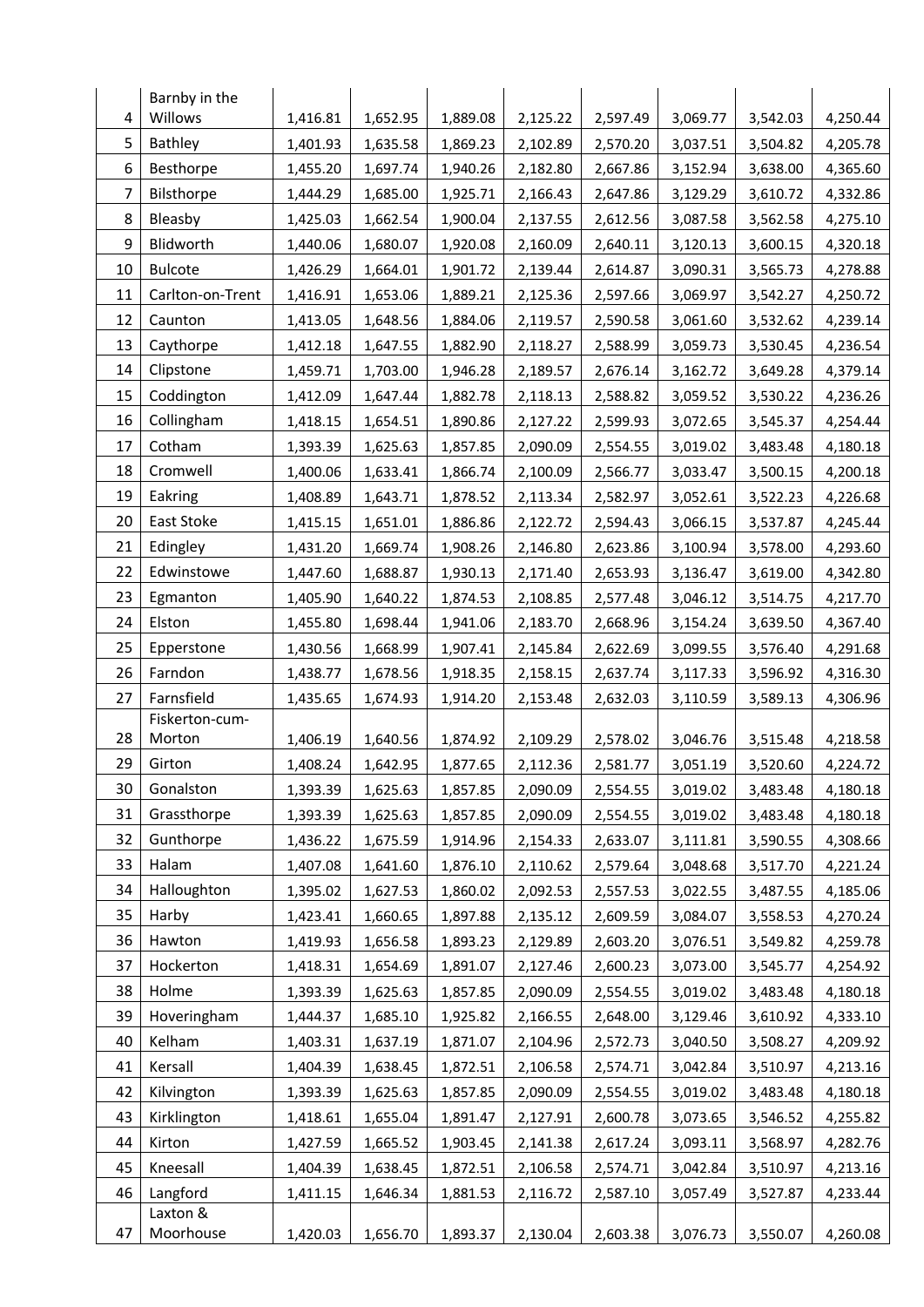| 48 | Lowdham                   | 1,445.12 | 1,685.98 | 1,926.82 | 2,167.68 | 2,649.38 | 3,131.10 | 3,612.80 | 4,335.36 |
|----|---------------------------|----------|----------|----------|----------|----------|----------|----------|----------|
| 49 | Lyndhurst                 | 1,393.39 | 1,625.63 | 1,857.85 | 2,090.09 | 2,554.55 | 3,019.02 | 3,483.48 | 4,180.18 |
| 50 | Maplebeck                 | 1,393.39 | 1,625.63 | 1,857.85 | 2,090.09 | 2,554.55 | 3,019.02 | 3,483.48 | 4,180.18 |
| 51 | Meering                   | 1,393.39 | 1,625.63 | 1,857.85 | 2,090.09 | 2,554.55 | 3,019.02 | 3,483.48 | 4,180.18 |
| 52 | Newark                    | 1,470.26 | 1,715.31 | 1,960.34 | 2,205.39 | 2,695.47 | 3,185.57 | 3,675.65 | 4,410.78 |
| 53 | North Clifton             | 1,409.85 | 1,644.82 | 1,879.79 | 2,114.77 | 2,584.72 | 3,054.67 | 3,524.62 | 4,229.54 |
| 54 | North Muskham             | 1,421.75 | 1,658.71 | 1,895.66 | 2,132.62 | 2,606.53 | 3,080.45 | 3,554.37 | 4,265.24 |
| 55 | Norwell                   | 1,419.38 | 1,655.95 | 1,892.50 | 2,129.07 | 2,602.19 | 3,075.33 | 3,548.45 | 4,258.14 |
|    | Ollerton and              |          |          |          |          |          |          |          |          |
| 56 | Boughton                  | 1,494.13 | 1,743.15 | 1,992.17 | 2,241.19 | 2,739.23 | 3,237.28 | 3,735.32 | 4,482.38 |
| 57 | Ompton                    | 1,404.39 | 1,638.45 | 1,872.51 | 2,106.58 | 2,574.71 | 3,042.84 | 3,510.97 | 4,213.16 |
| 58 | Ossington                 | 1,393.39 | 1,625.63 | 1,857.85 | 2,090.09 | 2,554.55 | 3,019.02 | 3,483.48 | 4,180.18 |
| 59 | Oxton                     | 1,429.94 | 1,668.27 | 1,906.58 | 2,144.91 | 2,621.55 | 3,098.21 | 3,574.85 | 4,289.82 |
| 60 | Perlethorpe-<br>cum-Budby | 1,410.00 | 1,645.00 | 1,880.00 | 2,115.00 | 2,585.00 | 3,055.00 | 3,525.00 | 4,230.00 |
| 61 | Rainworth                 | 1,416.03 | 1,652.04 | 1,888.04 | 2,124.05 | 2,596.06 | 3,068.08 | 3,540.08 | 4,248.10 |
| 62 | Rolleston                 | 1,421.29 | 1,658.18 | 1,895.05 | 2,131.94 | 2,605.70 | 3,079.47 | 3,553.23 | 4,263.88 |
| 63 | Rufford                   | 1,404.77 | 1,638.90 | 1,873.02 | 2,107.15 | 2,575.40 | 3,043.66 | 3,511.92 | 4,214.30 |
| 64 | South Clifton             | 1,406.69 | 1,641.14 | 1,875.58 | 2,110.03 | 2,578.92 | 3,047.82 | 3,516.72 | 4,220.06 |
| 65 | South Muskham             | 1,437.57 | 1,677.16 | 1,916.75 | 2,156.35 | 2,635.54 | 3,114.73 | 3,593.92 | 4,312.70 |
| 66 | South Scarle              | 1,429.36 | 1,667.59 | 1,905.81 | 2,144.04 | 2,620.49 | 3,096.95 | 3,573.40 | 4,288.08 |
| 67 | Southwell                 | 1,448.68 | 1,690.13 | 1,931.57 | 2,173.02 | 2,655.91 | 3,138.81 | 3,621.70 | 4,346.04 |
| 68 | Spalford                  | 1,393.39 | 1,625.63 | 1,857.85 | 2,090.09 | 2,554.55 | 3,019.02 | 3,483.48 | 4,180.18 |
| 69 | Staunton                  | 1,393.39 | 1,625.63 | 1,857.85 | 2,090.09 | 2,554.55 | 3,019.02 | 3,483.48 | 4,180.18 |
| 70 | Staythorpe                | 1,403.31 | 1,637.19 | 1,871.07 | 2,104.96 | 2,572.73 | 3,040.50 | 3,508.27 | 4,209.92 |
| 71 | Sutton-on-Trent           | 1,425.90 | 1,663.55 | 1,901.20 | 2,138.85 | 2,614.15 | 3,089.45 | 3,564.75 | 4,277.70 |
| 72 | Syerston                  | 1,397.43 | 1,630.33 | 1,863.23 | 2,096.14 | 2,561.95 | 3,027.76 | 3,493.57 | 4,192.28 |
| 73 | Thorney                   | 1,410.50 | 1,645.59 | 1,880.66 | 2,115.75 | 2,585.91 | 3,056.09 | 3,526.25 | 4,231.50 |
| 74 | Thorpe                    | 1,415.15 | 1,651.01 | 1,886.86 | 2,122.72 | 2,594.43 | 3,066.15 | 3,537.87 | 4,245.44 |
| 75 | Thurgarton                | 1,423.16 | 1,660.36 | 1,897.54 | 2,134.74 | 2,609.12 | 3,083.52 | 3,557.90 | 4,269.48 |
| 76 | Upton                     | 1,420.43 | 1,657.17 | 1,893.90 | 2,130.64 | 2,604.11 | 3,077.59 | 3,551.07 | 4,261.28 |
| 77 | Walesby                   | 1,455.47 | 1,698.05 | 1,940.62 | 2,183.20 | 2,668.35 | 3,153.51 | 3,638.67 | 4,366.40 |
| 78 | Wellow                    | 1,414.52 | 1,650.28 | 1,886.02 | 2,121.78 | 2,593.28 | 3,064.80 | 3,536.30 | 4,243.56 |
| 79 | Weston                    | 1,414.02 | 1,649.69 | 1,885.36 | 2,121.03 | 2,592.37 | 3,063.71 | 3,535.05 | 4,242.06 |
| 80 | Wigsley                   | 1,393.39 | 1,625.63 | 1,857.85 | 2,090.09 | 2,554.55 | 3,019.02 | 3,483.48 | 4,180.18 |
| 81 | Winkburn                  | 1,393.39 | 1,625.63 | 1,857.85 | 2,090.09 | 2,554.55 | 3,019.02 | 3,483.48 | 4,180.18 |
| 82 | Winthorpe                 | 1,411.15 | 1,646.34 | 1,881.53 | 2,116.72 | 2,587.10 | 3,057.49 | 3,527.87 | 4,233.44 |
| 83 | Fernwood                  | 1,443.43 | 1,684.00 | 1,924.57 | 2,165.14 | 2,646.28 | 3,127.43 | 3,608.57 | 4,330.28 |
| 84 | Kings Clipstone           | 1,445.25 | 1,686.13 | 1,927.00 | 2,167.88 | 2,649.63 | 3,131.39 | 3,613.13 | 4,335.76 |

# Parishes joint for Precept purposes

|        | Averham,<br>Kelham, |          |          |          |          |          |          |          |          |
|--------|---------------------|----------|----------|----------|----------|----------|----------|----------|----------|
| $\ast$ | Staythorpe          | 1,403.31 | 1,637.19 | 1,871.07 | 2,104.96 | 2,572.73 | 3,040.50 | 3,508.27 | 4,209.92 |
|        | Kneesall, Kersall,  |          |          |          |          |          |          |          |          |
| $***$  | Ompton              | 1,404.39 | 1,638.45 | 1,872.51 | 2,106.58 | 2,574.71 | 3,042.84 | 3,510.97 | 4,213.16 |
|        | Winthorpe,          |          |          |          |          |          |          |          |          |
| ***    | Langford            | 1,411.15 | 1.646.34 | 1,881.53 | 2,116.72 | 2,587.10 | 3,057.49 | 3,527.87 | 4,233.44 |